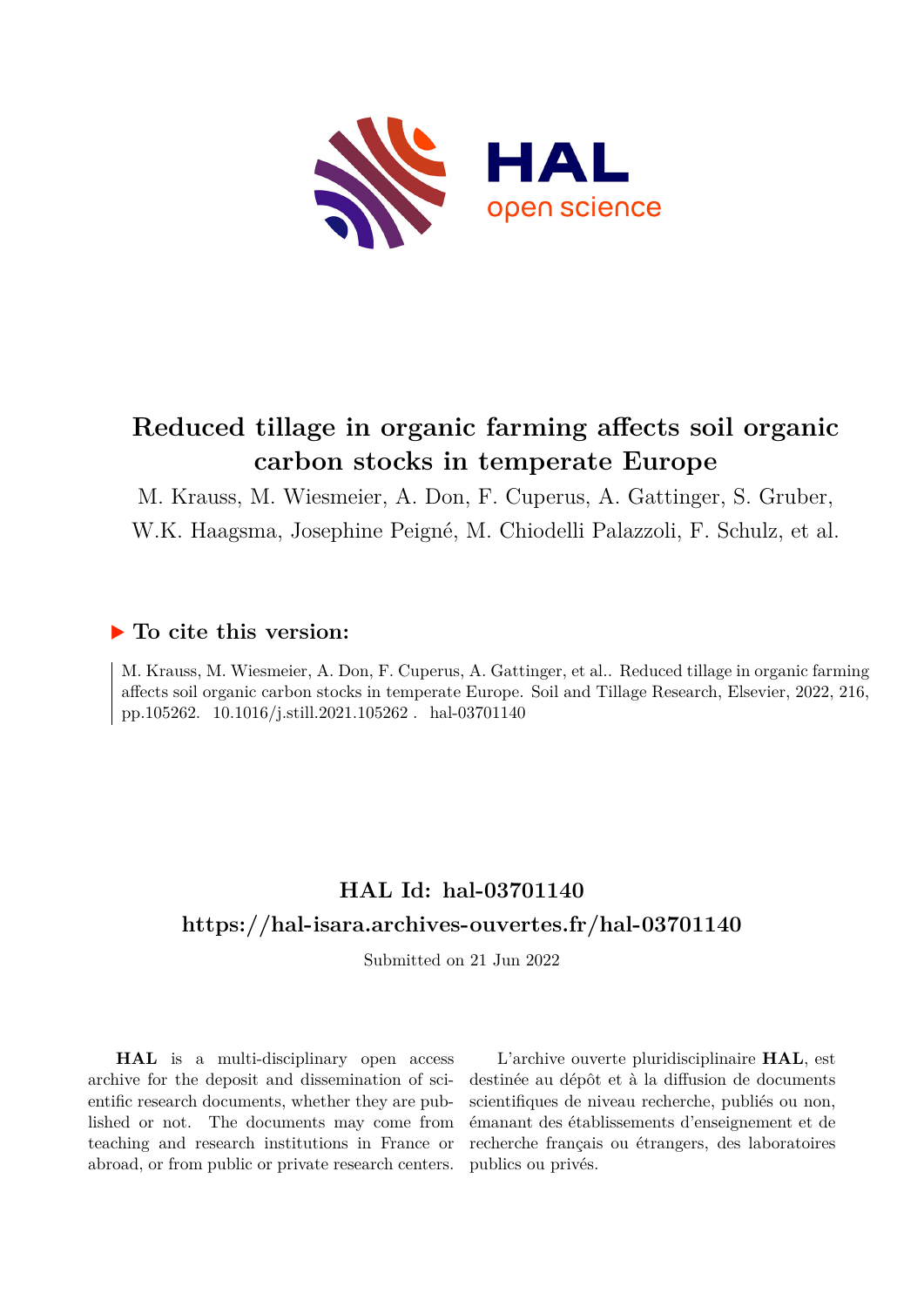

Contents lists available at [ScienceDirect](www.sciencedirect.com/science/journal/01671987)

# Soil & Tillage Research



journal homepage: [www.elsevier.com/locate/still](https://www.elsevier.com/locate/still)

# Reduced tillage in organic farming affects soil organic carbon stocks in temperate Europe

M. Krauss  $a^*$ , M. Wiesmeier  $^b$ , A. Don  $^c$ , F. Cuperus  $^d$ , A. Gattinger  $^e$ , S. Gruber  $^{f,1}$ , W. K. Haagsma <sup>d</sup>, J. Peigné <sup>g</sup>, M. Chiodelli Palazzoli <sup>a</sup>, F. Schulz <sup>e</sup>, M.G.A. van der Heijden <sup>h</sup>, L. Vincent-Caboud <sup>g</sup>, R.A. Wittwer <sup>h</sup>, S. Zikeli <sup>i</sup>, M. Steffens <sup>a</sup>

<sup>a</sup> *Research Institute of Organic Agriculture (FiBL), 5070 Frick, Switzerland* 

<sup>b</sup> *Institute for Organic Farming, Soil and Resource Management, Bavarian State Research Center for Agriculture, 85354 Freising, Germany* 

<sup>c</sup> *Thünen Institute of Climate-Smart Agriculture, 38116 Braunschweig, Germany* 

<sup>d</sup> *Field Crops, Wageningen University & Research (WUR), 8219PH Lelystad, The Netherlands* 

<sup>e</sup> *Chair in Organic Farming With Focus on Sustainable Soil Use, Justus Liebig University Giessen, 35394 Giessen, Germany* 

<sup>f</sup> *Institute of Crop Science, Agronomy (340a), University of Hohenheim, 70593 Stuttgart, Germany* 

<sup>g</sup> *ISARA-Lyon, 69007 Lyon, France* 

<sup>h</sup> *Plant-Soil Interactions, Research Division Agroecology and Environment, Agroscope, 8046 Zürich, Switzerland* 

<sup>i</sup> Center for Organic Farming, University of Hohenheim, 70593 Stuttgart, Germany

ARTICLE INFO

*Keywords:*  Soil texture Carbon input Climate change Conservation tillage Carbon sequestration

# ABSTRACT

For decades, conservation tillage has been promoted as a measure to increase carbon stocks in arable soils. Since organic farming improves soil quality and soil carbon storage, reduced tillage under organic farming conditions may further enhance this potential. Therefore, we assessed soil organic carbon (SOC) stocks of reduced tillage compared with mouldboard ploughing in nine organic farming field trials in France, Germany, the Netherlands, and Switzerland with the same sampling and analytical protocol. We sampled soil cores until a depth of 100 cm to determine soil carbon stocks that are relevant for climate change mitigation but are often overlooked in tillage studies with shallow sampling depths. The studied field experiments were between 8 and 21 years old and comprised different soil types with clay contents ranging from 10% to 50%. SOC stocks increased with increasing clay-to-silt ratio, precipitation and organic fertiliser input. Across sites, reduced tillage in comparison with ploughing increased SOC stocks in the surface layer (0–10/15 cm) by 20.8% or 3.8 Mg ha<sup>-1</sup>, depleted SOC stocks in the intermediate soil layers to 50 cm soil depth with a maximum depletion of 6.6% or 1.6 Mg ha<sup>-1</sup> in 15/ 20–30 cm and increased SOC stocks in the deepest (70–100 cm) soil layer by 14.4% or 2.5 Mg ha<sup>-1</sup>. The subsoil SOC stock increase may be linked to the inherent soil heterogeneity. Cumulative SOC stocks increased by 1.7% or 1.5 Mg ha<sup>-1</sup> (0–50 cm, n = 9) and 3.6% or 4.0 Mg ha<sup>-1</sup> (0–100 cm, n = 7) by reduced tillage compared with ploughing with estimated mean C sequestration rates of 0.09 and 0.27 Mg ha $^{-1}$  yr $^{-1}$ , respectively. There was no effect of field trial duration on tillage induced cumulative SOC stocks differences. Under reduced tillage, biomass production was 8% lower resulting in a decrease of crop C input by 6%. However, this reduction may have been outbalanced by increased C inputs from weed biomass resulting from a higher weed incidence in reduced tillage, which warrants further research. Thus, reduced tillage in organic farming has the potential to increase total SOC stocks, while crop management has to be improved to increase productivity.

<https://doi.org/10.1016/j.still.2021.105262>

Received 31 March 2021; Received in revised form 3 November 2021; Accepted 7 November 2021

Available online 23 November 2021<br>0167-1987/© 2021 The Authors. Published by Elsevier B.V. This is an open access article under the CC BY-NC-ND license

 $nc-nd/4.0/$ ).

*Abbreviations:* BD, bulk density; CT, conventional tillage, mouldboard ploughing; ESM, equivalent soil mass modelling of soil organic carbon stocks; FD, fixed depth calculation of soil organic carbon stocks; MASL, metres above sea level; NT, no-till, direct seeding; RT, reduced tillage; SOC, soil organic carbon. Corresponding author.

*E-mail address:* [maike.krauss@fibl.org](mailto:maike.krauss@fibl.org) (M. Krauss). 1 Co-author.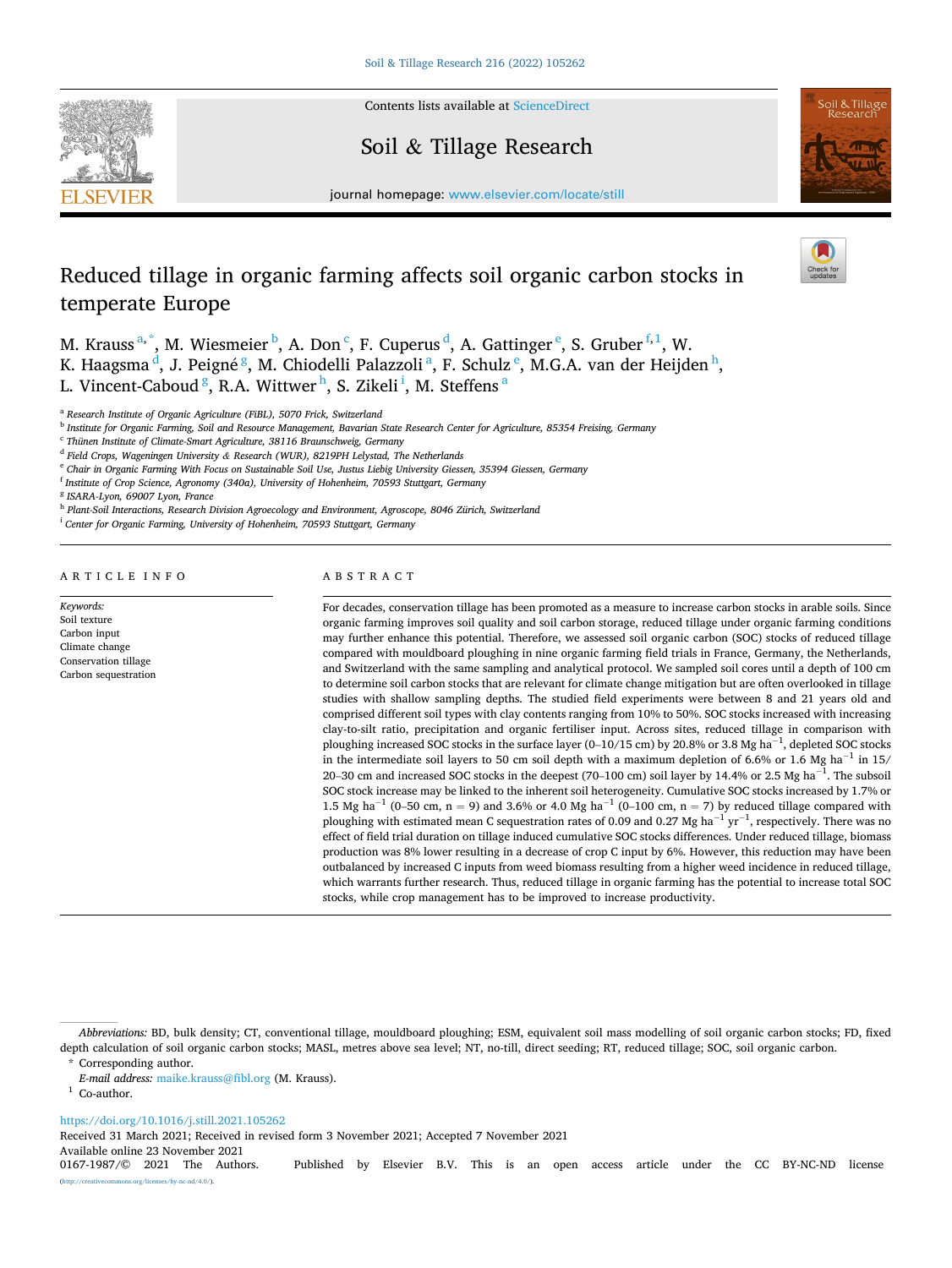## **1. Introduction**

Climate change is forcing mankind to change current management practices in many fields, including agricultural production. Mitigation and adaptation are crucial to sustaining food security for future generations (Vermeulen et al., 2012). There is increased interest in the sequestration of atmospheric  $CO<sub>2</sub>$  as carbon into degraded agricultural soils as a tool for climate change mitigation (Chenu et al., 2019). Moreover, soil organic carbon (SOC) is vital for climate change adaptation as it is linked to soil structure formation that is crucial for water infiltration and storage, besides erosion control (Mondal et al., 2019).

Various management strategies are discussed for SOC sequestration. Crop rotations and residue return (Govaerts et al., 2009), additional cover crops (Poeplau and Don, 2015) and organic inputs (Vandenbygaart et al., 2003) have been shown to sustain or even increase SOC stocks. Organic farming as a system approach includes those practices. A global meta-analysis on studies of mainly temperate regions found that organic farming increased SOC stocks in in the topsoil (0–20 cm) on average by 3.5 Mg C ha<sup>-1</sup> (204 pairs) or 0.45 Mg C ha<sup>-1</sup> yr<sup>-1</sup> (41 pairs) compared to non-organic management (Gattinger et al., 2012).

Conversion of deep soil inversion by ploughing (conventional tillage, CT) to a no-till (NT) management redistributes SOC within the soil profile with SOC enrichment in the surface layer (Luo et al., 2010). NT has been promoted to sequester carbon for years (Ogle et al., 2019). Yet, meta-analyses show only a small and insignificant overall increase in total SOC stocks by NT over CT (Luo et al., 2010; Meurer et al., 2018) and there is evidence that soil types and climatic conditions impact the sequestration strength (Ogle et al., 2019). Since meta-analyses report several shortcomings of original studies they are based on, e.g. sampling depth or data reporting quality (Luo et al., 2010; Meurer et al., 2018), the real effect of NT or in general of conservation tillage on SOC sequestration is still not evident.

Assuming that conservation tillage has a positive effect on SOC stocks, integration of NT into organic farming may be a step forward towards an agricultural system with a high SOC sequestration potential and other beneficial effects, e.g. biodiversity (Mäder et al., 2002). However, successful NT that is continuously applied over the years is only possible due to herbicides use as weed control measure. Consequently, research in organic farming has mainly focused on reduced tillage (RT), where tillage is still applied for weed control (Zikeli and Gruber, 2017). RT is less clearly defined than NT since a variety of machines are commonly used. In Europe, RT can include ploughing or non-inversion tillage to shallow soil depths or superficial tillage with pulled or power take-off driven machinery if they are less intensive than traditional mouldboard ploughing (Cooper et al., 2016; Zikeli and Gruber, 2017). RT is also defined concerning residues left on the soil surface after sowing the next crop, with RT having a residue cover of 15–30% (CTIC, 2020). A first meta-analysis compiling 184 pairwise comparisons gathered under organic farming conditions globally showed that RT in comparison to CT (*>*25 cm) increased SOC stocks in the 0–30 cm soil layer by 1.4 Mg C ha<sup>-1</sup> (Cooper et al., 2016). Yet, subsoils were not included, and the distribution of carbon within the soil profile was not assessed. The aim of this study was, therefore, to gain insights into the potential of RT to sequester carbon in organic farming. The comparison of RT with NT would have been helpful to detect which system performs better as a climate change mitigation measure, but to our knowledge, only one field trial exists with such a design (CH-1, Wittwer et al., 2017).

Regarding scientifically sound SOC stock determination, there are several technical issues to address: Blanco-Canqui et al. (2021) emphasise that sampling deep is crucial to assess tillage system effects on total SOC thoroughly. Another ongoing discussion concerns equivalent soil masses (ESM) in contrast to a fixed depth sampling approach for SOC stock determination (Ellert and Bettany, 1995). Von Haden et al. (2020) argues that the ESM approach is advantageous for tillage system comparisons and should be used onwards.

This study thus focused on generating SOC stock data to 100 cm sampling depth in nine long-term field trials that assess RT and CT under organic farming conditions. According to an internal standardised protocol, the same sampling preparation and collection was performed, and chemical analysis in the same lab assured data comparability. As trials were running from 8 to 21 years at the time of sampling, mid to longterm effects of tillage systems on SOC stocks were evaluated.

We hypothesised that under organic farming conditions, reduced tillage in contrast to ploughing i) will redistribute SOC stocks with an enrichment in the topsoil layer, but ii) will not significantly increase total SOC stocks. We also aimed to assess the ESM in contrast to the fixed depth approach for SOC stock determination.

#### **2. Materials and methods**

#### *2.1. Site description*

Nine sites situated in Switzerland, Germany, France and the Netherlands with a range of soil textures in the same climatic zone (Cfb – oceanic climate, Kottek et al., 2006) with field trials older than eight years were chosen for the common sampling. All trials were managed according to organic farming standards (European Union Regulation on Organic Food and Farming No. 834/2007, EEC, 2013). This means that no synthetic pesticides or fertilisers were used. A ploughed reference (CT) was compared with a reduced tillage treatment (RT) in all experiments. Basic trial information, including the varying tillage implements used for RT, crop rotations and pedoclimatic conditions, are listed in Table 1.

In Switzerland, the Farming System and Tillage experiment (FAST) (CH-1, 47◦26'20"N, 8◦31'40"E, 486 MASL) of Agroscope was initiated in 2009. It compares farming systems (conventional vs organic), tillage systems (intensive vs no or reduced tillage) and cover crops as factors in a completely randomised split-plot design with four spatial and two temporal replications (Wittwer et al., 2021). The Cambisol has a sandy, loamy texture and a moderate plant available depth (50–70 cm). Plots of the organic system with cover crops and the first temporal replication were included in this study. The Research Institute of Organic Agriculture (FiBL) maintains the Aesch trial (CH-2, 47◦28′ 54.7"N, 7◦34′ 46.6"E, 350 MASL) on a silt loam of Loess deposits, a Luvisol, since 2010. Factors were fertilisation nested in tillage with four spatial replicates in an incomplete block design. Plots fertilised with slurry at recommended rates were included for sampling. The Frick trial (CH-3, 47◦51′ 20′ N, 8◦02′ 36′ E, 350 MASL) was started in 2002 with three factors: biodynamic preparations nested in fertilisation nested in tillage, also in an incomplete block design with four replicates (Krauss et al., 2020). This trial was based on clay loam, a vertic Cambisol, on the bottom of a valley. The clay sedimented from the surrounding Jurassic hills with limestone bedrock. Plots with slurry application and without biodynamic preparations were sampled.

In Germany, Justus Liebig University of Gießen manages the organic arable farming experiment Gladbacherhof (D-1, 50◦23′ 48"N, 8◦15′ 00"E, 174 MASL) since 1998. On a haplic Luvisol with silt loam texture, the two-factorial experiment encompassed the factors farming systems and four tillage treatments in a split plot design with four replicates (Schulz et al., 2014). Plots of the mixed arable farming system with livestock were chosen for this study. The Bavarian State Research Centre for Agriculture runs the Neuhof trial (D-2, 48◦46'38.8"N, 10◦47'33.2"E, 520 MASL) and the Puch trial (D-3, 48◦11'37.0"N, 11◦12'57.4"E, 550 MASL) since 1997 with different tillage systems and cover crops in a complete randomised design with three replicates. Both trials were converted to organic farming standards in 2012. They differ in climate and soils, with a stagnic Luvisol on silt clay in Neuhof and a Cambisol on silt loam in Puch. Plots without cover crops were included in the sampling. The University of Hohenheim started the KH6 trial (D-4, 48◦74′ N, 9◦19′ E, 444 MASL) in 1999 on a haplic Luvisol with clay loam texture from Loess. A stubble tillage factor was nested in tillage systems with a split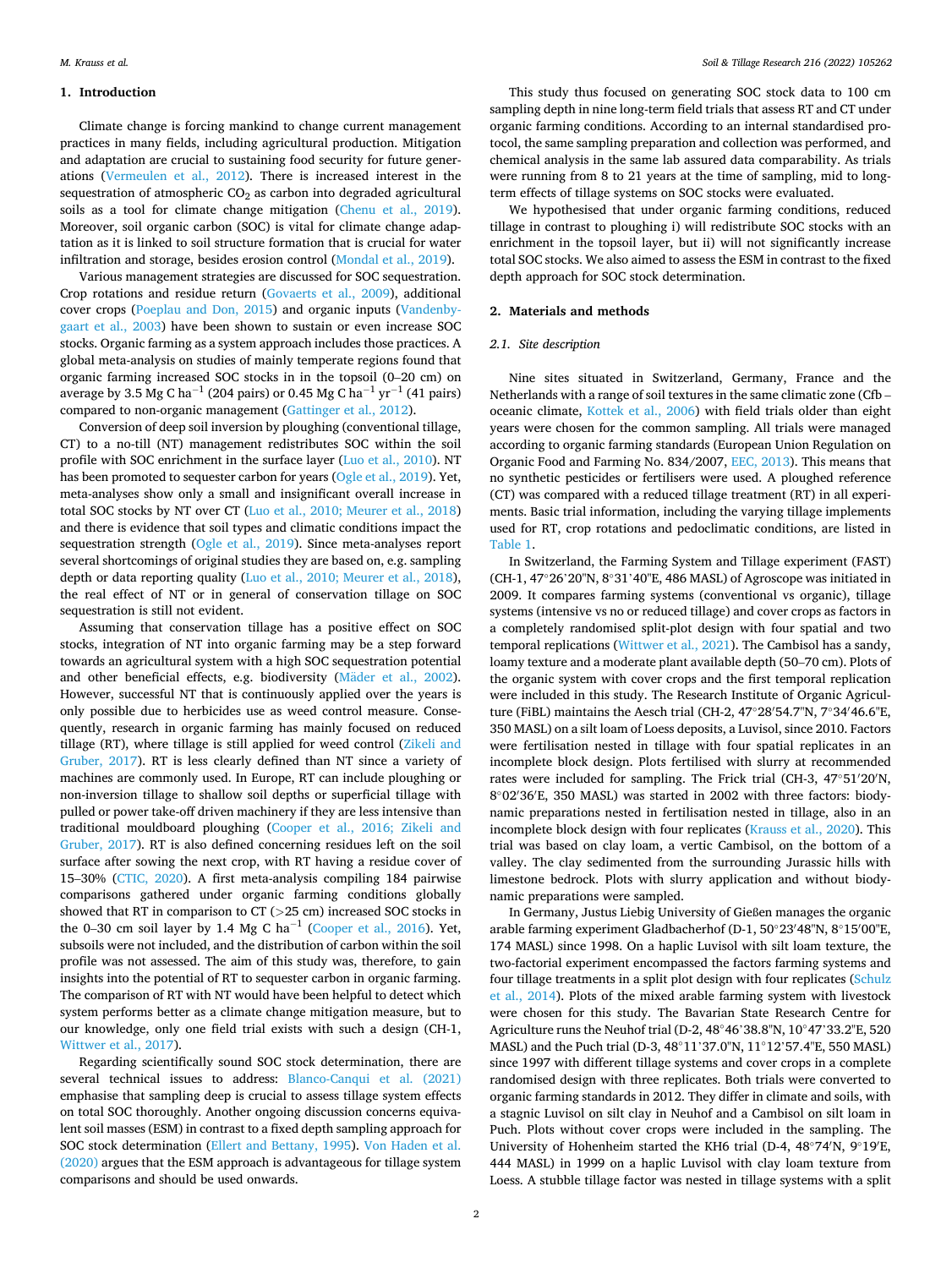Site characteristics. The crop in the year of sampling is highlighted in bold letters. Rep – field replication.

| Site                  | Institute                                                               | Trial                                           | Trial<br>start | Rep            | Climate                         | Soil type                                               | Crop rotation                                                                                                                                                                                        | Fertiliser type                                                                         | Plough<br>(CT)  | Reduced<br>tillage (RT)                                                               | Sampling<br>depth |
|-----------------------|-------------------------------------------------------------------------|-------------------------------------------------|----------------|----------------|---------------------------------|---------------------------------------------------------|------------------------------------------------------------------------------------------------------------------------------------------------------------------------------------------------------|-----------------------------------------------------------------------------------------|-----------------|---------------------------------------------------------------------------------------|-------------------|
| CH-<br>$\mathbf{1}$   | Agroscope                                                               | <b>FAST</b>                                     | 2009           | $\overline{4}$ | 9.4 °C.<br>1054 mm              | Cambisol on<br>gravel or<br>gravelly<br>moraine         | legume CC - WW/<br>legume CC - GM - FB -<br>$WW - 2$ years $GC -$<br>WW - GM                                                                                                                         | Dairy cattle<br>slurry, Landor<br><b>BioN 10%</b>                                       | $20 \text{ cm}$ | Disc harrow,<br>rotary<br>harrow,<br>Cultivators<br>(Fräse/<br>Geohobel)<br>$5-10$ cm | $0-50$ cm         |
| CH-<br>$\overline{2}$ | Research<br>Institute of<br>Organic                                     | Aesch                                           | 2010           | 4              | 10.5 °C<br>990 mm               | Haplic<br>Luvisol on<br>Loess                           | $SM$ - FB - WW $-2$<br>years GC                                                                                                                                                                      | Cattle slurry                                                                           | 18 cm           | Chisel, $5-10$<br>cm                                                                  | $0 - 100$ cm      |
| CH-<br>3              | Agriculture<br>(FiBL)                                                   | Frick                                           | 2002           | $\overline{4}$ | 10.4 $\,^{\circ}$ C,<br>1030 mm | Stagnic<br>eutric<br>Cambisol on<br>fluvial<br>deposits | $2002 - 2013$ : SM -<br>$WW/CC - SF - SP - 2$<br>years GC; Since 2014:<br>WW/CC - SM - SP - 2<br>vears GC                                                                                            | Dairy cattle<br>slurry                                                                  | 18 cm           | Chisel, skim<br>plough,<br>$5-10$ cm                                                  | $0 - 100$ cm      |
| $D-1$                 | Justus Liebig<br>University<br>Giessen                                  | Organic Arable<br>Farming Exp.<br>Gladbacherhof | 1998           | $\overline{4}$ | 9.3 °C,<br>654 mm               | Haplic<br>Luvisol on<br>Loess                           | 2 years alfalfa-grass<br>ley, $WW/legume CC -$<br>PO – WW/legume CC<br>- RY                                                                                                                          | Rotted solid<br>cattle manure                                                           | 30 cm           | Blade<br>cultivator<br>$(30 \text{ cm})$ ,<br>rotary<br>harrow (15<br>cm)             | $0 - 100$ cm      |
| $D-2$                 | <b>Bavarian State</b><br>Research<br>Center for<br>Agriculture<br>(LfL) | V505-505<br>Neuhof                              | 1997           | 3              | 8.7 °C.<br>685 mm               | Stagnic<br>Luvisol on<br>Loess                          | 1997-2011: WW - TC<br>$-$ SB or WW $-$ RS,<br>2012-2014: GC, since<br>2015: WW-OA-FB-<br><b>RY</b>                                                                                                   | No fertilisation                                                                        | 25 cm           | Chisel, $5-10$<br>cm                                                                  | $0 - 100$ cm      |
| $D-3$                 |                                                                         | V501-505 Puch                                   | 1997           | 3              | 8.7 °C.<br>883 mm               | Cambisol/<br>Luvisol on<br>Loess                        | 1997-2010: TC - WW<br>$- RS - WW$ or $SB$ ,<br>2011-2013: GM, GC,<br>since 2014: FB - RY -<br>GC - WW - OA                                                                                           | No fertilisation                                                                        | 25 cm           | Chisel, $5-10$<br>cm                                                                  | $0 - 100$ cm      |
| $D-4$                 | University of<br>Hohenheim                                              | <b>UHOH KH6</b>                                 | 1999           | 4              | 8.8 °C,<br>700 mm               | Haplic<br>Luvisol on<br>Loess                           | from 2000 to 2018: SP<br>$-$ PO $-$ TC $-$ 2 years GC<br>$-WW - OA - FB - SP -$<br>$SM - 2$ years $GC - WW$<br>$- OA - FB - SP - SM -$<br>$TC-2$ years $GC-SM-$<br>$Pea - RY - 2$ years GC<br>$-$ WW | Composted<br>solid sheep<br>manure                                                      | 25 cm           | Chisel, 15<br>cm                                                                      | $0 - 100$ cm      |
| $\mathbf F$           | <b>ISARA Lyon</b>                                                       | Thil                                            | 2004           | 3              | 11.4 °C.<br>830 mm              | Calcaric<br>Fluvisol                                    | $GM/CC - SOY/CC -$<br>WW/CC                                                                                                                                                                          | Pig bristle,<br>feather meal                                                            | 30 cm           | Chisel, 5 cm                                                                          | $0 - 70$ cm       |
| NL                    | Wageningen<br>University                                                | <b>BASIS</b>                                    | 2010           | 4              | $10.0 \degree C,$<br>800 mm     | Fluvisol on<br>marine<br>sediments                      | $PO - GC - CA$ or $PK/$<br>$CC - SW/CC - CR -$<br>SW/FB CC                                                                                                                                           | Composted<br>solid cattle<br>manure, dried<br>chicken<br>manure, dairy<br>cattle slurry | 25 cm           | Chisel, 15<br>cm                                                                      | $0 - 100$ cm      |

Crops include: CA – cabbage, CC – cover crop, CL – clover, CR – carrot, FB – faba bean, GC – grass-clover ley, GM – grain maize, OA – oat, PO – potato, PK – pumpkin, RS – rapeseed, RY – rye, SB – spring barley, SF – sunflower, SM – silage maize, SOY – soybean, SP – spelt, SW – spring wheat, WW – winter wheat, TC – triticale

plot design and four replications (Zikeli et al., 2013). Plots without additional stubble tillage were considered for sampling.

In France, ISARA Lyon maintains the Thil trial (F, 45◦49'9.44"N, 5◦2′ 2.62"E, 200 MASL) since 2004 with several tillage systems completely randomised with three replications (Vian et al., 2009). The sandy loam soil, a calcareous Fluvisol, ended at 70 cm depth on river sediments. The shallowest tillage management was chosen for the reduced tillage system in this study.

In the Netherlands, Wageningen University & Research (WUR) manages the BASIS trial since 2009 (NL, 52°32′N, 5°34′E, -5 MASL) on reclaimed land since 1957. The sandy loam of marine origin was classified as a Fluvisol. Trial factors included three soil tillage systems completely randomised in four replications in two parallel field experiments (organic and conventional farming systems) (Crittenden et al., 2014). Organically managed plots with solid manure and slurry application were sampled.

#### *2.2. Soil sampling*

Soil sampling took place in 2017 in D-1 and WUR and spring 2018 in CH-1, CH-2, CH-3, F, D-2, D-3 and D-4. In each trial, plots under CT and RT were sampled according to the varying number of field replications, shown in Table 1. In all trials, we sampled three soil cores per plot at random locations using a core sampler (sheath probe). Consequently, a total amount of 66 soil cores was sampled with the same device. Crops at the time of sampling were either cereals, green manures or grass-clover leys (bold in Table 1). The core sampler had a length of 100 cm and an inner diameter of 6 cm (Walter et al., 2016). The core sampler was hammered into the soil with an electrically driven percussion hammer and extracted with a hydraulic pump. When inserting the core sampler, the soil core was moved into a polyethene film liner that ensures the core's integrity once extracted from the probe. Each soil core was divided into five to six layers: two to three layers until 30 cm, then fixed in 30–50, 50–70 and 70–100 cm. We adjusted the thickness of the topsoil layers according to the current and previous tillage depths of the respective trial. For D-1, D-4 and NL, the top 30 cm were divided into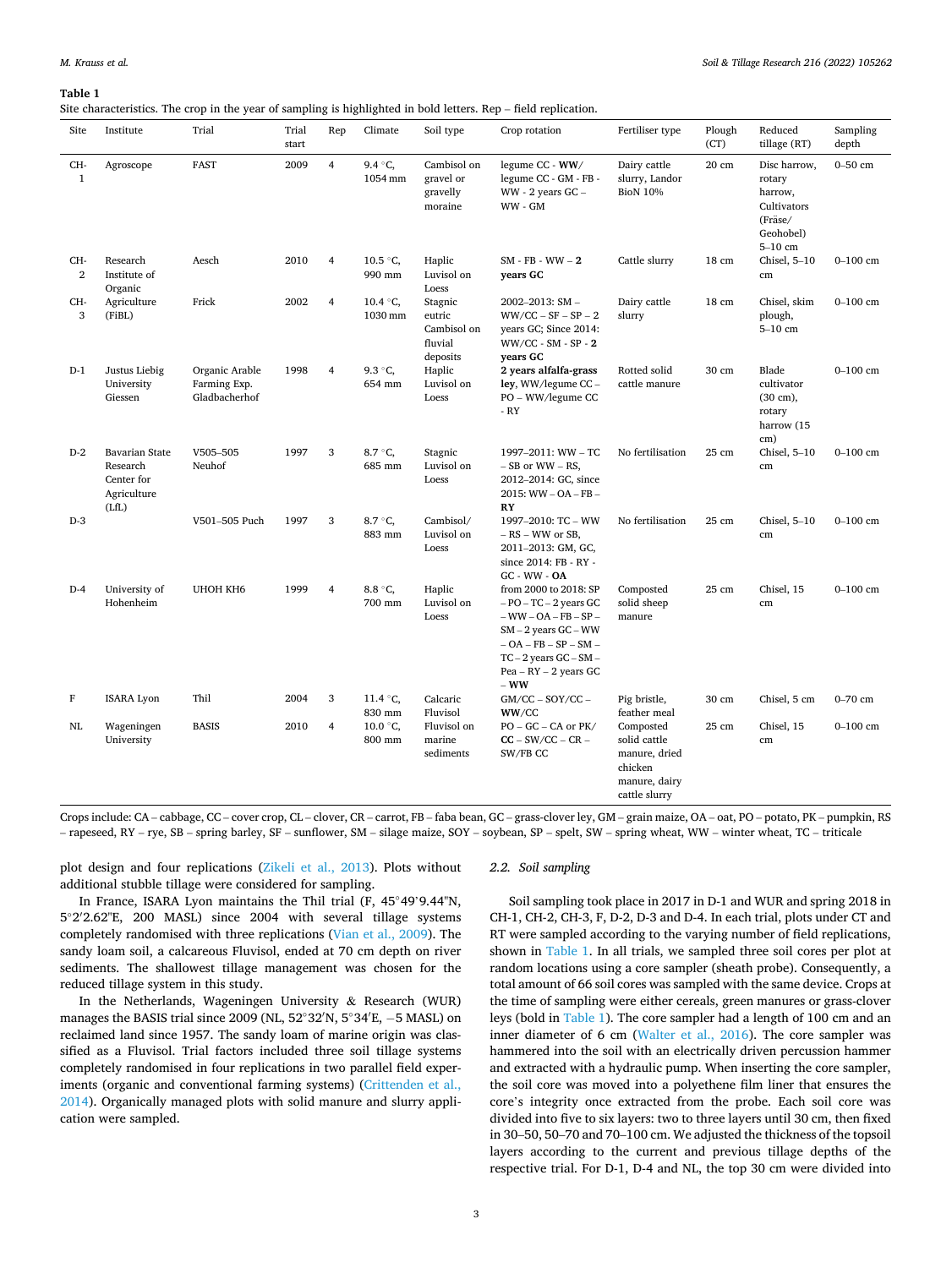two layers of 15 cm each. In D-2 and D-3, we sampled 0–10 cm and 10–30 cm. In CH-1, CH-2, CH-3 and F, the topsoil was divided into 0–10, 10–20 and 20–30 cm. In the trials F and CH-1, the soil sampling was limited to a depth of 70 and 50 cm, because the lower limit of the soil was reached and the underlying parent material consisted of coarse gravel that slowed the sampling process.

Compaction and stretching of the soil core occurred in loamy soils during the extraction process. We thus recorded the total length of each soil core and each layer to correct for these distortions. To adjust the sample thickness, the differences between the length of the entire soil core (100 cm) and the length of the sheath probe was linearly allocated to the lower 30–100 cm part of the core as proposed by Walter et al. (2016). The length of each soil layer and core was noted and the volume calculated.

# *2.3. Sample preparation*

Soil cores were transported from the field to the respective partner institution, stored in a cooling room until further steps and processed by each partner according to an internal standard protocol. After drying the whole sample at 40 ◦C until constant weight, the samples were sieved to 2 mm to separate the coarse (*>*2 mm, gravel and stones) and the fine fraction (*<*2 mm, fine soil material). Coarse soil aggregates were destroyed during this step. The masses of both fractions were determined separately for bulk density determination. An aliquot of 10 g was taken from the fine fraction, weighed, dried in an oven at 105 ◦C until the weight was constant, cooled in a desiccator and weighed again. The residual water content was used to calculate the difference between the 105 ◦C dry mass and the 40 ◦C mass. A representative subsample was taken from the 40 ℃ dried fine fraction and finely ground with a ball or mortar mill. The 40 ◦C dried, 2 mm sieved and ground subsamples were sent to the Research Institute of Organic Agriculture FiBL for further analysis.

#### *2.4. Soil analysis*

All soil analyses except the determination of bulk density were conducted at the Research Institute of Organic Agriculture FiBL.

#### *2.4.1. Bulk density*

We determined the bulk density per soil core and layer of the fine fraction in accordance with Poeplau et al. (2017) based on the mass of the dried fine and coarse fraction mass and the volume:

 $BD$  fine soil  $=$  (mass<sub>whole sample –</sub> mass<sub>coarse fraction</sub>)/[volume<sub>whole sample</sub> – (mass  $\text{coarse fraction} / \text{D}_{\text{coarse fraction}}$  (1)

where BD fine soil was the bulk density of the fine fraction (g  $cm^{-3}$ ); mass whole sample was the mass of the entire sample including coarse and fine material (g); mass  $_{\rm coarse\ fraction}$  was the mass of the coarse fraction (g); volume <sub>whole sample</sub> was the sample volume ( $\text{cm}^3$ ) measured with the sheath probe diameter and the sample thickness for the representative layer, and D coarse fraction was the approximation of rock density, i.e. 2.6 g cm<sup>-3</sup>. The coarse fraction (stones) was considered to be completely dried.

## *2.4.2. Organic carbon content*

We determined the organic carbon content in two steps: First: The total carbon content of every ground sample was measured on two replicates by dry combustion in a VarioMax cube (Elementar Analysensysteme GmbH, Hanau, Germany); Second: We determined the inorganic carbon content of each sample after removing the organic fraction by heating an aliquot in a muffle furnace at 500  $\degree$ C for 5 h. This sample was afterwards combusted in the same elemental analyser in order to receive the inorganic carbon content. The organic carbon content was then calculated by subtracting the inorganic carbon from

the total carbon content.

# *2.4.3. Texture and pH analysis*

To elucidate the spatial heterogeneity in all nine trials, the 2 mm sieved samples of the three soil cores in the first 30 cm were pooled per plot. In the pooled samples, pH was measured in a  $0.01$  M CaCl<sub>2</sub> solution, and texture was analysed by sieving and sedimentation (ISO 11277:2020).

# *2.5. Calculation of SOC stocks with the site-specific fixed depth (FD) and equivalent soil mass (ESM) approach*

The fixed depth approach was based upon measured values, while the equivalent soil mass approach included modelling. A detailed assessment of both principles can be found in Von Haden et al. (2020). We adjusted both approaches to include information on rock content and to be able to run all calculations in R (R Core team, 2020).

Regarding the fixed depth approach (FD), SOC stocks were calculated using equation 8 of Poeplau et al. (2017) that was proposed to represent SOC stocks without neglecting the impact of rocks in the sample:

SOC stock FD = SOC content fine soil  $\times$  mass fine soil/volume whole sample  $\times$  h (2)

where SOC stock FD was the amount of carbon stored in a given soil area (Mg ha $^{-1}$ ); SOC  $_{\rm content\ fine\ soil}$  was the percentage of soil organic carbon in the fine soil fraction (%); mass  $_{\rm fine\,soil}$  was the mass of the fine soil (  $<$  2 mm) dried at 105  $^{\circ} \text{C}$  (g); volume  $_{\text{whole sample}}$  was the volume of the whole soil sample  $(cm<sup>3</sup>)$ , and h was the thickness of the assessed soil layer (cm).

SOC stocks based upon equivalent soil masses (ESM) were modelled with cubic spline regressions. As inspired by Von Haden et al. (2020), we first calculated the soil mass for each layer sampled:

$$
Mlayer = BDfine soil x h x 100
$$
 (3)

with M  $_{\text{layer}}$  (Mg ha<sup>-1</sup>) as the soil mass of the respective layer, BD  $_{\text{fine soil}}$ as the bulk density of the fine fraction (g  $cm^{-3}$ ) and h as the layer thickness (cm). Including the bulk density (Eq. 1) assured that stone content was considered, which was relevant at some sites.

SOC mass was calculated as.

$$
SOC_{mass} = M_{layer} x SOC content / 100
$$
 (4)

with SOC  $_{\text{mass}}$  (Mg ha<sup>-1</sup>), M <sub>layer</sub> (Mg ha<sup>-1</sup>) and SOC content (%).

SOC masses per layer (x-axis) were plotted against the respective soil masses (y-axis) that were cumulated with soil depth  $(Fig. 1)$ . Since we sampled three individual soil cores per plot, the dataset for cubic spline regression obtained three data points per soil layer which was a prerequisite for the use of the function gam(SOC  $_{\rm mass} \sim$  s(cumulative M



**Fig. 1.** Example of a cubic spline regression for the modelling of SOC stocks based on the equivalent soil mass approach. The spline (black line and grey 95% confidence intervals) based upon measured SOC masses with the fixed depth approach (black dots) is overlaid by SOC masses that are predicted at the mean cumulative mass of the reference treatment per soil layer (red squares, red line).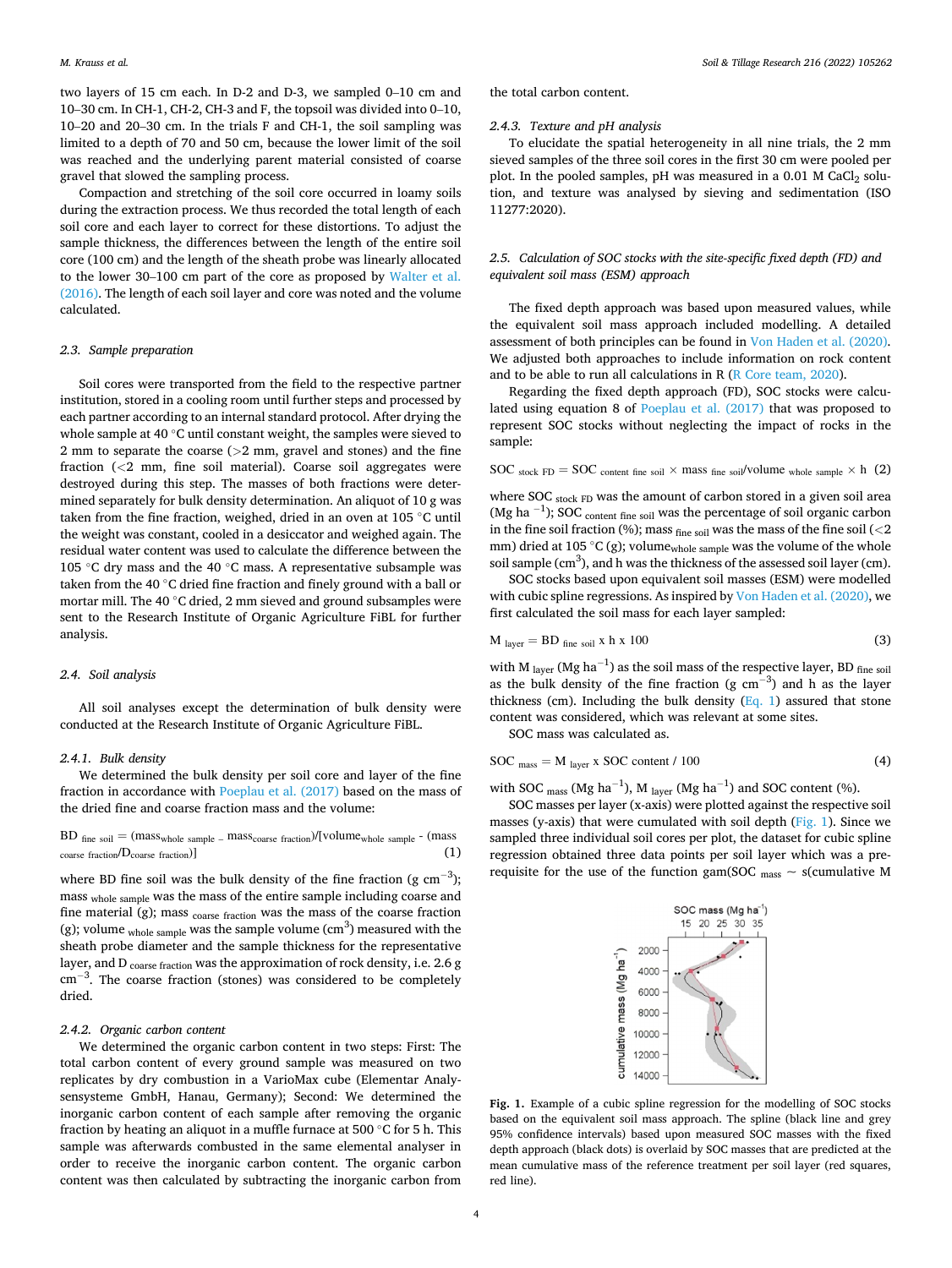layer), method= "ML", select=TRUE) of the "nlme" package (Pinheiro et al., 2020) in R (R Core team, 2020). To obtain SOC masses based upon the ESM method, the reference soil mass for each layer was defined as the mean cumulative soil mass of the ploughed plots (CT) per layer and site. The cubic spline algorithm per plot was then taken to predict the new SOC mass  $(=$  SOC stock  $ESM$ ) at each layer according to the defined reference soil mass with the function: predict(algorithm, newdata=reference soil mass). A minimal example of the ESM modelling is given as an R script in Appendix 1 (Supplement).

The cumulative SOC stock is finally the sum of all SOC stocks per layer to a defined depth, e.g. the SOC stock of 0–50 cm sums up all sitespecific soil layers until 30 cm and the fixed layer 30–50 cm. This was done separately with SOC stocks obtained by the FD and ESM approaches.

As layers within the soil profile varied in thickness, normalisation of the FD SOC stocks with the respective layer thickness (cm) allowed for a direct SOC stock comparison between layers within the soil profile and sites in Mg ha  $^{-1}$  cm $^{-1}$ .

#### *2.6. Estimation of crop biomass and aboveground C input*

Crop type and marketable yields were available from all sites and all years, in addition to the information if crop residues or cover crops were removed or not. Regarding grass-clover leys, the cumulative yield of all cuts was considered. Most sites also reported crop residue (mainly straw) yields. If those were not available, crop residues were calculated using harvest indices that were either calculated from study data or supplemented by indices from literature (Table S1, Supplement). The residue biomass was calculated as:

$$
YS = YP/HI - YP \tag{5}
$$

with YS = Residue biomass (Mg dry matter ha<sup>-1</sup>), YP = Grain biomass (Mg dry matter  $ha^{-1}$ ) and HI = Harvest Index.

Average total biomass (Mg ha $^{-1}$  yr $^{-1}$ ) was calculated by the sum of all biomass produced during the rotation, two biomass yields per year when cover crops are part of a rotation. The sum was then divided by the number of years where crop data were reported. The average biomass of grass-clover and cover crops was calculated accordingly based on the selected datasets. For the calculation of the aboveground organic matter input by residues, grain biomass was regarded as removed. For residues (straw or total plant biomass) left in the field, the whole residue biomass was accounted for. When residues were removed, 15% of the residue biomass was considered input by remaining stubbles and litter, as in Wiesmeier et al. (2014). Multiplying the average residue input with the C content of plants estimated to be 0.45 (Bolinder et al., 2007) gave the average C input by residues (Mg C ha $^{-1}$  yr $^{-1}$ ). The percent share (%) of grass-clover, cover crops and residue input in the different rotations was calculated as the ratio of the respective average biomass to the average total biomass. Fertiliser C input was calculated from fertiliser type and amount per single application by the multiplication of dry matter input (Mg ha<sup>-1</sup>) with C contents either measured in our study or gap filled with literature values (Table S2, Supplement). Analogous to average biomass, the sum of residue C inputs, fertiliser C inputs and their product were each divided by the number of years where data were reported to the average C input (Mg C ha $^{-1}$  yr  $^{-1}$ ).

Weed biomass was only assessed at some sites and in selected crop years. Data are thus less reliable. Average weed biomass per site (Mg ha $^{-1}$  yr $^{-1}$ ) was estimated from the cumulative weed biomass divided by years assessed and the estimated C input (Mg C ha $^{-1}$  yr $^{-1}$ ) by its multiplication with 0.45 (Bolinder et al., 2007).

# *2.7. Statistics*

All statistical analyses were run in R (R Core team, 2020) version 3.6.1. Analyses of variance (ANOVA) were calculated with the "nlme"

package (Pinheiro et al., 2020). FD SOC stocks and biomass data were tested for significant differences between tillage systems across sites, considering the sampled soil core nested in field replication nested in the site as a random effect. ESM SOC stocks could only be analysed on a plot basis with field replication nested in site as a random effect. Variation between sites was modelled with sites as variance covariate in the var-Ident(form= $\sim$ 1|site) term. ANOVAs regarding every single site only included the sampled soil core nested in field replication (FD SOC stock, biomass) or field replication alone (ESM SOC stock) as a random effect and the tillage system as variance covariate. Variance homogeneity and normal distribution of residuals were assured with this approach. Linear regressions of SOC stocks with pedoclimatic conditions and management were assessed with the lm() function of the base package. All figures were made with the "ggplot2" package (Wickham, 2016).

# **3. Results**

# *3.1. Profile distribution of SOC stocks*

In a relative comparison of RT and CT, RT stratified SOC contents (%) with an enrichment in the topsoil and reductions in 10/15–50 cm compared with CT (Fig. 2, Supplement Table S3). Bulk densities varied largely between sites in the topsoil and were higher in RT plots in all layers below, especially in the 10/15–30 cm layer. Consequently, a significant average enrichment in SOC stocks calculated with the fixed depth approach of  $+ 21\%$  or 3.8 Mg ha<sup>-1</sup> in RT over CT was calculated across the nine sites in 0–10/15 cm, which represents the new tillage depth in RT after conversion from ploughing (Table 2). The increase in topsoil SOC stocks between RT and CT ranged from  $+3\%$  to  $+44\%$ depending on site and were significantly higher in RT in six out of nine sites (Table S4, Supplement). Below the 10/15 cm soil layer until a depth of 70 cm, lower absolute SOC stocks were recorded in RT than CT. The greatest reduction was observed between 15/20–30 cm with − 7% or − 1.6 Mg ha<sup>-1</sup> lower stocks in RT compared with CT (Table 2). Yet, variation between sites was high, ranging from  $-29\%$  to  $+14\%$ (Table S4, Supplement). Higher SOC stocks in RT were again recorded in 70–100 cm (+14% or 2.5 Mg ha<sup>-1</sup>) based on a lower number of trials that could be sampled to that depth. The seven sites that allowed sampling in 70–100 cm showed a 2–26% higher SOC stock under RT, which was significant at one site (NL) and tended to be higher at two sites (D-1, D-2) (Table S4, Supplement). ESM modelled SOC stocks deviated slightly from calculated FD stocks, and tillage differences at each site were less pronounced than the FD approach (Table S4). Yet, the stratification by RT relative to CT was confirmed with a significant increase in the topsoil layer and a reduction in 15/20–50 cm, which was significant for the 30–50 cm layer (Table 2).

In order to compare absolute SOC stocks between soil layers, tillage systems and sites, FD SOC stocks were normalised by the layer thickness (Mg ha<sup>-1</sup> cm<sup>-1</sup>) (Fig. 3, Table S3, Supplement). SOC stocks and their distribution with soil depth differed greatly between sites. The SOC distribution showed that agricultural management accumulated large amounts of SOC in the tilled layers with a steep decrease below. The typical tillage depth of approximately 20 cm at the Swiss sites and 25–30 cm at German sites can be traced in SOC stock distribution. The French and Dutch sites had a less pronounced stratification within the soil profile. The highest stocks were found in the clayey soil of CH-3. The sites CH-3, F and NL with fluvial or marine history had the highest subsoil SOC stocks.

# *3.2. Cumulative SOC stocks*

Regardless of soil depth (0–30, 0–50, 0–70 or 0–100 cm) chosen to calculate cumulative SOC stocks, cumulative SOC stocks were higher in RT in comparison with CT across the nine sites sampled. This effect was significant in 0–30 cm and 0–100 cm for both calculation approaches and in 0–50 cm in tendency (p *<* 0.1) for the fixed depth approach and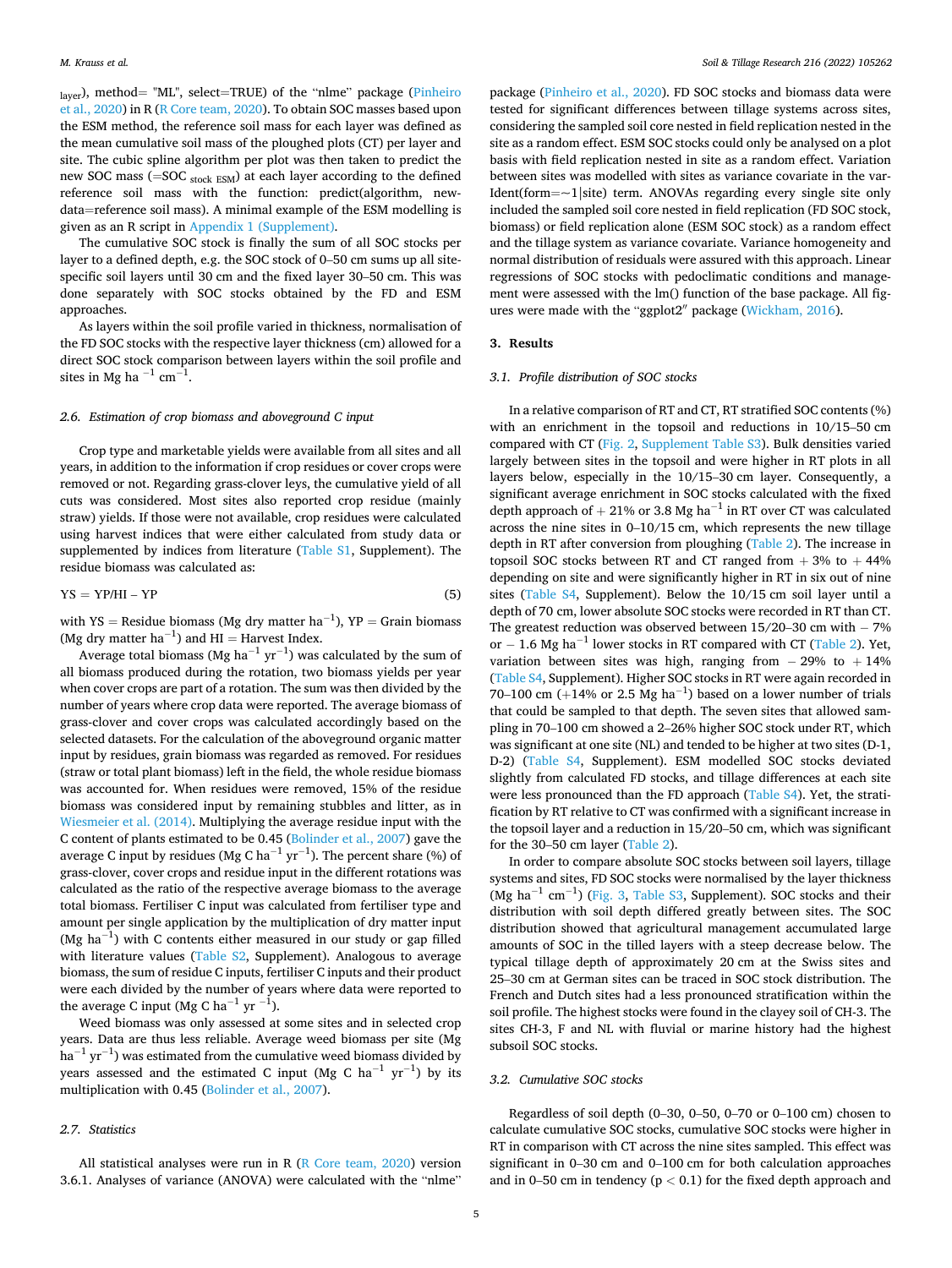

**Fig. 2.** Relative difference (%) between reduced tillage (RT) and mouldboard ploughing (CT, Zero line) of bulk density (g cm<sup>−3</sup>), SOC content (g kg<sup>−1</sup>) and SOC stocks (Mg ha $^{-1}$ ) calculated by the fixed depth (FD) and modelled by the equivalent soil mass (ESM) approach in different soil layers after 8–21 years of tillage system differentiation. Dots represent single measurements per site. Squares display the mean relative difference including standard errors per layer. Significance levels: (\*) p *<* 0.1, \*p *<* 0.05, \*\*p *<* 0.01, \*\*\*p *<* 0.001.

Mean (standard deviation) of the relative change (%) and absolute change (Mg ha<sup>-1</sup>) between reduced tillage (RT) and mouldboard ploughing (CT) regarding cumulative SOC stocks calculated by the fixed depth (FD) and modelled by the equivalent soil mass (ESM) approach across nine field trials after 8–21 years of tillage system differentiation. ANOVA analysis (F-value, significance level) displays tillage system effects. The mean relative sequestration rate is a rough estimate calculated by the division of absolute changes and the respective trial duration. Data per site are displayed in Table S3/S4/S5, Supplement.

|                                    |            |   | Rel. change   | Abs. change           | <b>ANOVA</b> |            |            | Rel. seq. rate               |
|------------------------------------|------------|---|---------------|-----------------------|--------------|------------|------------|------------------------------|
|                                    |            | N | $RT/CT$ (%)   | RT-CT (Mg $ha^{-1}$ ) | DF           | Intercept  | Tillage    | $(Mg \, ha^{-1} \, yr^{-1})$ |
| Cumulative SOC stocks              |            |   |               |                       |              |            |            |                              |
| $0-30$ cm                          | FD         | 9 | 3.92(7.64)    | 2.03(3.95)            | 96           | $141.4***$ | $18.8***$  | 0.16(0.31)                   |
|                                    | <b>ESM</b> | 9 | 4.89 (7.46)   | 2.37(3.57)            | 32           | 144.8 ***  | $34.9***$  | 0.18(0.31)                   |
| $0-50$ cm                          | FD         | 9 | 1.74(5.37)    | 1.52(4.15)            | 96           | $121.8***$ | $3.11(*)$  | 0.09(0.30)                   |
|                                    | ESM        | 9 | 1.77(4.84)    | 1.35(3.58)            | 32           | 134.5***   | $87.1***$  | 0.07(0.29)                   |
| $0-70$ cm                          | FD.        | 8 | 1.24(3.99)    | 1.28(3.65)            | 84           | $69.1***$  | $1.65$ ns  | 0.05(0.28)                   |
|                                    | ESM        | 8 | 1.98(4.63)    | 1.84(4.38)            | 28           | 78.3 ***   | $1.13$ ns  | 0.09(0.30)                   |
| $0 - 100$ cm                       | FD.        | 7 | 3.55(4.34)    | 3.98(5.35)            | 76           | $39.0***$  | $8.61**$   | 0.27(0.49)                   |
|                                    | <b>ESM</b> | 7 | 3.74(4.25)    | 4.11(5.09)            | 25           | $41.2***$  | $5.66*$    | 0.28(0.44)                   |
| Profile distribution of SOC stocks |            |   |               |                       |              |            |            |                              |
| $0 - 10/15$ cm                     | FD         | 9 | 20.8 (13.2)   | 3.79(1.80)            | 96           | $90.9***$  | 199.2 ***  |                              |
|                                    | <b>ESM</b> | 9 | 15.4(11.5)    | 2.90(1.78)            | 33           | 97.9 ***   | $174.9***$ |                              |
| $10 - 20$ cm                       | FD         | 4 | $-1.68(8.34)$ | $-0.38(1.72)$         | 43           | 55.8 ***   | $6.06*$    |                              |
|                                    | <b>ESM</b> | 4 | 4.50(10.7)    | 0.66(1.62)            | 15           | 66.4 ***   | $0.64$ ns  |                              |
| $15/20 - 30$ cm                    | FD.        | 9 | $-6.57(12.5)$ | $-1.59(2.55)$         | 96           | $76.5***$  | $9.67**$   |                              |
|                                    | <b>ESM</b> | 9 | $-4.45(9.01)$ | $-0.83(1.62)$         | 33           | $115.6***$ | $0.19$ ns  |                              |
| 30-50 cm                           | FD         | 9 | $-2.31(9.03)$ | $-0.51(1.44)$         | 96           | 46.5 ***   | $0.93$ ns  |                              |
|                                    | ESM        | 9 | $-4.55(13.4)$ | $-1.02(2.62)$         | 33           | 63.0 ***   | $12.5**$   |                              |
| 50-70 cm                           | FD         | 8 | 2.03(16.7)    | $-0.53(2.39)$         | 84           | $20.8***$  | $9.71**$   |                              |
|                                    | ESM        | 8 | 1.26(13.8)    | $-0.14(2.26)$         | 29           | $24.2***$  | $0.36$ ns  |                              |
| 70-100 cm                          | FD         | 7 | 14.43 (7.4)   | 2.54(2.36)            | 76           | $13.7***$  | $13.2**$   |                              |
|                                    | ESM        | 7 | 9.45(7.88)    | 1.76(2.11)            | 26           | $12.6**$   | $2.48$ ns  |                              |

Significance levels: ns = not significant, (\*)p *<* 0.1, \*p *<* 0.05, \*\*p *<* 0.01, \*\*\*p *<* 0.001

significantly when modelled with the ESM approach (Table 2). As all sites could be sampled to a soil depth of at least 50 cm, the cumulative SOC stock in 0–50 cm was the most robust with 1.5 (FD) or 1.4 (ESM) Mg ha<sup>-1</sup> higher stocks in RT than CT and therefore taken for further analysis (e.g. regression with covariables). These SOC stocks represent the relative difference between tillage systems at the time of sampling which ranged between 8 and 21 years after tillage system differentiation. We cannot calculate the real SOC sequestration rate per plot since SOC stocks were not recorded before the trial start. Yet, assuming that the process of SOC stock change is linear and that reduced tillage and ploughed plots in the same trial started at the same SOC level, the relative sequestration rate as the result of the absolute change between

RT and CT divided by trial duration accounted for 0.09 (FD) or 0.07 (ESM) Mg ha<sup>-1</sup> yr<sup>-1</sup> in 0–50 cm (Table 2, Table S5 Supplement).

#### *3.3. Tillage effects on crop biomass and soil characteristics*

The average total aboveground biomass was 8% or 1.0 Mg ha<sup>-1</sup> yr<sup>-1</sup> lower under RT compared with CT (Table 3). This includes harvested products and e.g. straw residues. The average grass-clover and cover crop biomass produced in the various crop rotations were, however, not significantly different between tillage systems (both  $-0.04$  Mg ha<sup>-1</sup>  $yr^{-1}$ ). Crop residue biomass includes all aboveground biomass that was not removed from the field, mainly straw and cover crops. In parallel to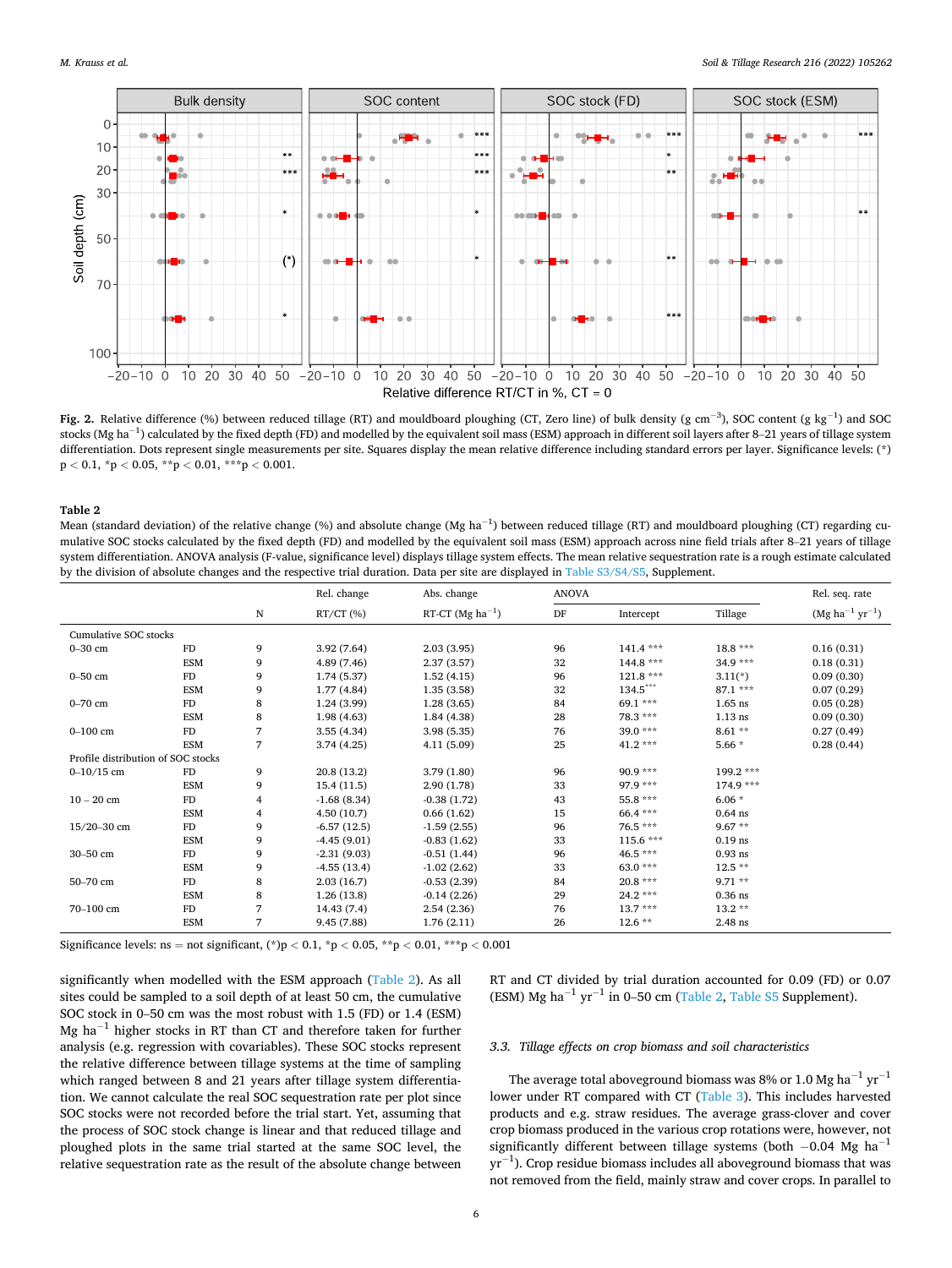

**Fig. 3.** Profile distribution of absolute SOC stocks (Mg ha $^{-1}$  cm $^{-1}$ ) calculated by the fixed depth (FD) approach and normalised by the thickness of the respective soil layer per tillage system (CT = mouldboard ploughing, RT = reduced tillage) of all sites and per site. Symbols are means and error bars represent standard errors. Significance levels: (\*)p < 0.1, \*p < 0.05, \*\*p < 0.01, \*\*\*p < 0.001. Lines are displayed for a better readability (CT = dashed, RT = solid). Absolute and normalised SOC stocks per site and layer can be found in Table S3, Supplement and ANOVA results in Table S4, Supplement.

Mean (standard deviation) of the relative change (%) and absolute change between reduced tillage (RT) and mouldboard ploughing (CT) of aboveground biomass (Mg dry matter ha<sup>-1</sup> yr<sup>-1</sup>) and aboveground C input (Mg C ha<sup>-1</sup> yr<sup>-1</sup>) across nine field trials. ANOVA analysis (F-value, significance level) displays tillage system effects. Data per site are displayed in Table S7, Supplement.

|                                                                                              | Relative change RT/CT (%) | Absolute change RT/CT |    | ANOVA (F-value, significance level) |           |  |  |  |
|----------------------------------------------------------------------------------------------|---------------------------|-----------------------|----|-------------------------------------|-----------|--|--|--|
|                                                                                              |                           |                       | DF | Intercept                           | Tillage   |  |  |  |
| Average aboveground biomass production (Mg dry matter ha <sup>-1</sup> yr <sup>-1</sup> )    |                           |                       |    |                                     |           |  |  |  |
| Total crop biomass                                                                           | $-7.84(7.83)$             | $-0.98(0.94)$         | 32 | $308.5***$                          | $17.7***$ |  |  |  |
| Grass-clover biomass                                                                         | $-0.15(5.90)$             | $-0.04(0.22)$         | 26 | $85.1***$                           | $3.18(*)$ |  |  |  |
| Cover crop biomass                                                                           | 10.3(44.4)                | $-0.04(0.15)$         | 18 | $18.1***$                           | $1.59$ ns |  |  |  |
| Residue biomass return                                                                       | $-5.99(9.31)$             | $-0.34(0.49)$         | 32 | $16.6***$                           | $40.2***$ |  |  |  |
| Average aboveground C input (residues, organic fertiliser, Mg C ha <sup>-1</sup> $yr^{-1}$ ) |                           |                       |    |                                     |           |  |  |  |
|                                                                                              | $-4.81(7.24)$             | $-0.15(0.22)$         | 32 | $43.4***$                           | $40.2***$ |  |  |  |
|                                                                                              |                           |                       |    |                                     |           |  |  |  |

Significance levels: ns = not significant, (\*)p *<* 0.1, \*p *<* 0.05, \*\*p *<* 0.01, \*\*\*p *<* 0.001

the total biomass, the average crop residue return was 6% or 0.3 Mg  $ha^{-1} yr^{-1}$  lower in RT plots. Crop residue return represented a larger C source with 0.7–5.0 Mg C ha<sup>-1</sup>  $yr^{-1}$  than organic fertilisation with 0–1.4 Mg C ha<sup>-1</sup> yr<sup>-1</sup> CT (Table S6, Supplement).

In contrast, weed biomass based on limited data from only five out of nine sites estimated an average of 0.7 Mg ha<sup> $-1$ </sup> yr<sup> $-1$ </sup> higher weed biomass or 0.3 Mg C ha<sup>-1</sup> yr<sup>-1</sup> higher C input by RT than CT (Table S6, Supplement). The lower C input by residues and fertilisation in RT may have been potentially outbalanced by the higher weed incidence.

Soil texture did not differ between tillage systems across sampled sites, while soil pH was 0.01 pH units significantly higher in RT than CT soils (Table S7, Supplement). On the other hand, sites differed largely with a range of 14–42% in clay content and 5.9–7.2 in soil pH (Table S7, Supplement).

# *3.4. Pedoclimatic and management effects on SOC stocks*

To elucidate which factors impact cumulative SOC stocks (FD) in 0–50 cm between sites, linear regressions based on plot-wise data were calculated (Table 4A). Since the CH-3 site with far highest clay contents and highest SOC stocks dominated the dataset, it was both included and

excluded in the analysis. Clay content was only significant when CH-3 was included. Overall, silt content correlated negatively and pH, mean annual precipitation and fertiliser C input correlated positively with SOC stocks. The clay/silt ratio was the best predictor of impacts on SOC stocks (Table 4A, Fig. 4).

The absolute difference between RT and CT (delta RT/CT) per block and site of factors that were significantly affected by the tillage system (Table 3, Table S7) were taken for regression against tillage system changes in SOC stocks (Table 4B). Those factors include soil pH and the aboveground biomass of all crops, grass-clover, cover crops and weeds besides the total C input. None of the factors explained the tillage system change in SOC stocks. Weed and total aboveground biomass with the highest F-values showed a trend towards a positive correlation with SOC stocks. Yet, this was not significant. Delta SOC stocks were also correlated against trial duration, which was also not significant.

#### **4. Discussion**

# *4.1. Depth distribution of SOC stocks as affected by tillage system*

Reduced tillage clearly increased topsoil SOC stocks (0–10/15 cm)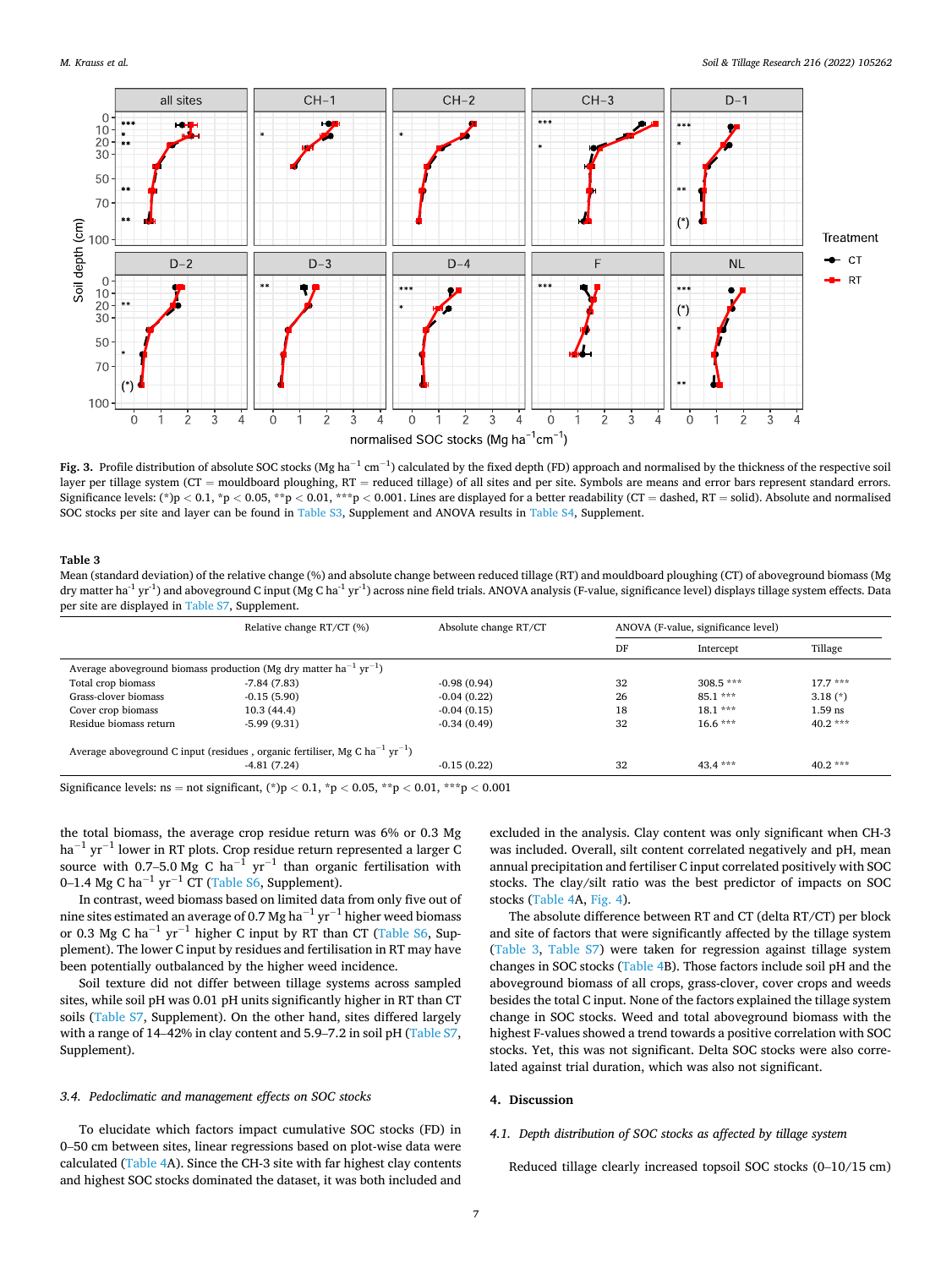Linear regressions of A) SOC stocks (0–50 cm) calculated with the fixed depth approach (FD) with pedoclimatic conditions across all sites based on plot-wise data with CH-3 ( $n = 66$ ) and without CH-3 (*italic*,  $n = 58$ ) and B) ratio of SOC stocks (0–50 cm) between reduced tillage and mouldboard ploughing (delta RT/ CT) with trial duration and the delta RT/CT of total biomass, grass-clover and cover crop and weed biomass and total C input based on block-wise data  $(n = 33)$ .

|                                                             | Intercept | Slope   | Adj.    | DenDF | F-    | sig.    |  |
|-------------------------------------------------------------|-----------|---------|---------|-------|-------|---------|--|
|                                                             |           |         | $R^2$   |       | value | level   |  |
| A) Site comparison: SOC stocks (Mg $ha^{-1}$ ) in 0–50 cm   |           |         |         |       |       |         |  |
| Clay $(\%)$                                                 | 32.7      | 1.59    | 0.47    | 64    | 58.4  | ***     |  |
|                                                             | 71.6      | $-0.53$ | 0.02    | 56    | 2.00  | ns      |  |
| Silt (%)                                                    | 101.2     | $-0.81$ | 0.43    | 64    | 49.1  | ***     |  |
|                                                             | 82.0      | $-0.47$ | 0.38    | 56    | 35.2  | * **    |  |
| Clay/Silt ratio                                             | 49.4      | 27.2    | 0.70    | 64    | 154.6 | ***     |  |
|                                                             | 41.1      | 42.7    | 0.35    | 56    | 31.6  | * **    |  |
| pH                                                          | $-10.9$   | 11.7    | 0.09    | 64    | 7.56  | **      |  |
|                                                             | 2.44      | 8.83    | 0.18    | 56    | 13.6  | * *     |  |
| Mean annual                                                 | 6.99      | 0.07    | 0.26    | 64    | 23.8  | ***     |  |
| precipitation (mm)                                          |           |         |         |       |       |         |  |
|                                                             | 34.3      | 0.03    | 0.15    | 56    | 10.8  | * *     |  |
| Mean annual                                                 | 37.8      | 3.10    | 0.00    | 64    | 1.13  | ns      |  |
| temperature $(^{\circ}C)$                                   |           |         |         |       |       |         |  |
|                                                             | $-15.4$   | 8.00    | 0.35    | 56    | 32.0  | * **    |  |
| Total crop biomass                                          | 115.6     | $-3.99$ | 0.16    | 64    | 13.8  | ***     |  |
| $(Mg ha^{-1})$                                              |           |         |         |       |       |         |  |
|                                                             | 75.3      | $-1.12$ | 0.02    | 56    | 2.21  | ns      |  |
| Grass-clover biomass                                        | 69.5      | $-0.66$ | $-0.01$ | 64    | 0.15  | ns      |  |
| $(Mg ha^{-1})$                                              |           |         |         |       |       |         |  |
|                                                             | 68.9      | $-2.31$ | 0.08    | 56    | 5.71  | ÷       |  |
| Cover crop biomass                                          | 65.0      | 8.62    | 0.00    | 64    | 1.08  | ns      |  |
| $(Mg ha^{-1})$                                              |           |         |         |       |       |         |  |
|                                                             | 58.1      | 12.3    | 0.09    | 56    | 6.95  | $\star$ |  |
| Fertiliser C input (Mg                                      | 56.2      | 15.4    | 0.13    | 64    | 10.3  | **      |  |
| C ha <sup><math>-1</math></sup> )                           |           |         |         |       |       |         |  |
|                                                             | 53.3      | 11.6    | 0.25    | 56    | 19.5  | * **    |  |
| B) Tillage comparison: Delta RT/CT of SOC stocks in 0-50 cm |           |         |         |       |       |         |  |
| Trial duration                                              | $-0.05$   | 0.09    | $-0.03$ | 31    | 0.13  | ns      |  |
| Delta RT/CT of pH                                           | 1.24      | 1.61    | $-0.02$ | 31    | 0.23  | ns      |  |
| Delta RT/CT of total                                        | 2.39      | 1.18    | 0.01    | 31    | 1.16  | ns      |  |
| biomass                                                     |           |         |         |       |       |         |  |
| Delta RT/CT of grass-                                       | 1.21      | 1.40    | $-0.03$ | 25    | 0.14  | ns      |  |
| clover biomass                                              |           |         |         |       |       |         |  |
| Delta RT/CT of cover                                        | 2.47      | $-0.17$ | $-0.06$ | 17    | 0.00  | ns      |  |
| crop biomass                                                |           |         |         |       |       |         |  |
| Delta RT/CT of total                                        | 1.29      | 0.31    | $-0.03$ | 31    | 0.00  | ns      |  |
| aboveground C                                               |           |         |         |       |       |         |  |
| input                                                       |           |         |         |       |       |         |  |
| Delta RT/CT of weed                                         | $-2.74$   | 6.67    | 0.04    | 17    | 1.83  | ns      |  |
| biomass                                                     |           |         |         |       |       |         |  |

Significance levels: ns = not significant, (\*)p *<* 0.1, \*p *<* 0.05, \*\*p *<* 0.01, \*\*\*p *<* 0.001

and decreased SOC stocks in or just below the old plough layer (15/ 20–50 cm) compared with traditional ploughing. Such a SOC stratification effect can be linked to the lack of mixing of organic matter into deeper soil layers achieved by ploughing (Luo et al., 2010) and is limited to the topsoil in the case of reduced tillage. It may also be related to a change in root growth. Higher root length densities in the topsoil and lower densities in the layers to 30 cm depth compared with ploughing was found across no-till studies globally (Mondal et al., 2019) and for reduced tillage at the French site of our study (Peigné et al., 2018). There, root abundance under reduced tillage was higher in 0–6 cm and lower in 12–70 cm. This root growth effect was attributed to the stratification of nutrients and a change in bulk density (Qin et al., 2006). Higher bulk densities in soil layers lower than 10/15 cm measured in this study confirm a potentially growth limiting factor for roots into subsoil layers. They also suggest that the SOC stock decrease below the upper soil layer and the large SOC stock increase in the upper soil layer despite no change in bulk densities was mainly driven by changes in SOC content.

We found higher SOC stocks in 70–100 cm soil depth across seven sites. Sampling deeper than 70 cm was impossible at two sites (CH-1, F) due to shallow bedrock. Stone and soil carbonate content increased with depth at some sites and, at the NL site, spots of peat were recorded in the subsoil. This introduces more spatial heterogeneity than in upper soil layers, which is known to challenge interpretation (Heinze et al., 2018). Roots and macropores of anecic earthworms may be carbon pathways into deeper soil layers. Yet, root abundance was lower under reduced tillage than under ploughing in lower soil layers at the French site (Peigné et al., 2018) and earthworm monitoring in some of our studied sites did not show an effect of tillage systems on anecic species (Crittenden et al., 2014; Kuntz et al., 2013; Peigné et al., 2018). Whether our observation of higher SOC stocks in 70–100 cm is an effect of spatial heterogeneity or tillage management cannot be answered within this study and offers opportunities for further research.

Overall, the SOC stock profile distribution measured in our study resembles the SOC stock distribution of the well assessed no-till – ploughing comparisons compiled by several meta-analyses, e.g. by Luo et al. (2010) or Ogle et al. (2019). Regarding the topsoil SOC enrichment, it can be assumed that soil erosion control is also achieved by reduced tillage in organic farming, which has been confirmed with direct erosion measurements at the CH-1 site (Seitz et al., 2018).

# *4.2. SOC sequestration potential of reduced tillage*

Since conservation tillage systems are discussed as climate change mitigation measures, original studies were repeatedly summarised by meta-analyses. Selecting for ones that also include subsoils, Luo et al.



Fig. 4. Regressions of SOC stocks (Mg ha<sup>-1</sup>) in 0–50 cm calculated by the fixed depth (FD) approach with clay and silt content (%) and the clay-silt ratio across nine field trials.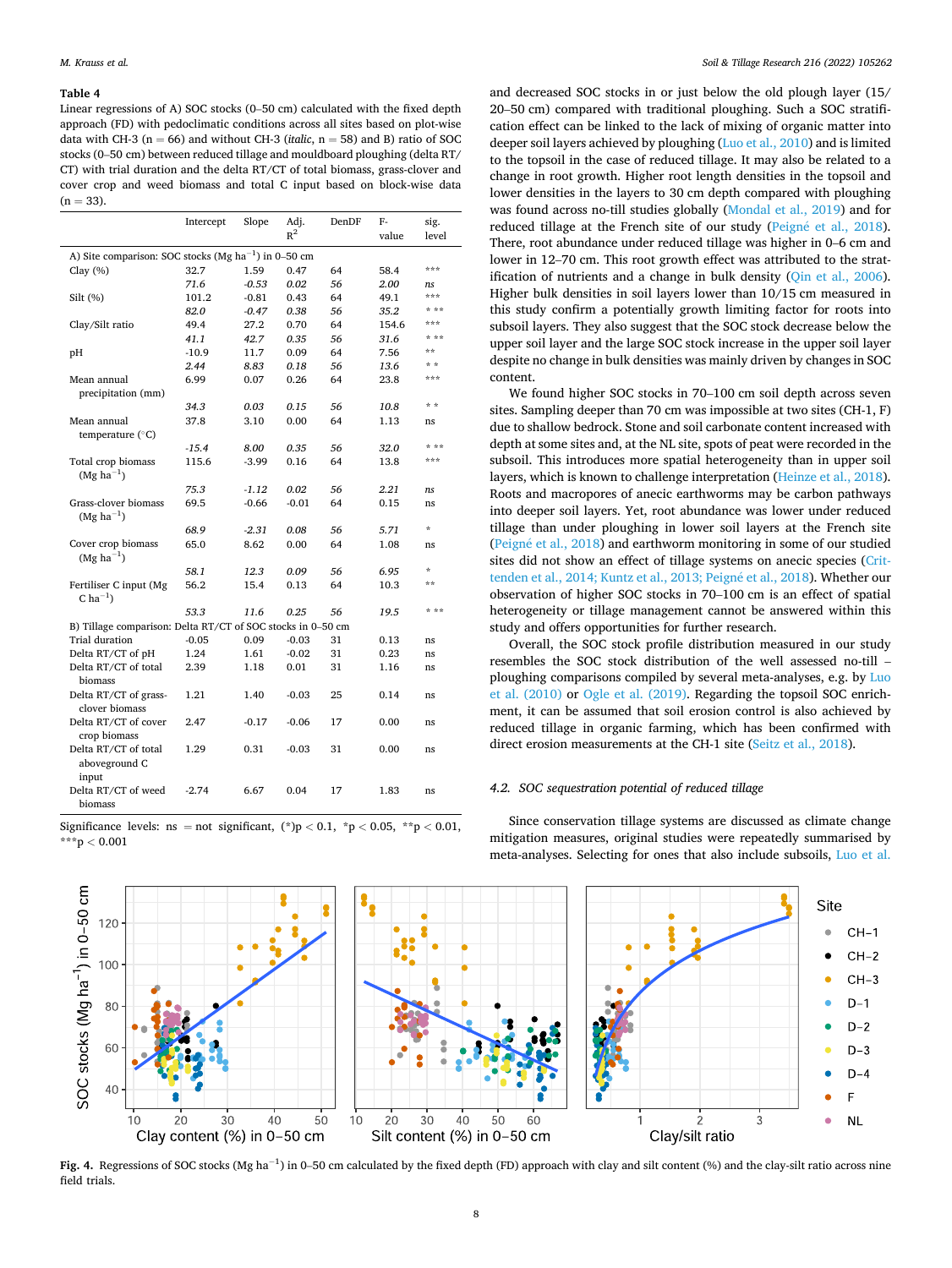(2010) reported an insignificant 2.8% (*>* 40 cm) increase by no-till globally and Meurer et al. (2018) an insignificant increase by 1.2–1.3 Mg C ha<sup>-1</sup> or 0.1 Mg C ha<sup>-1</sup> yr<sup>-1</sup> (0–60 cm) by no-till in temperate climates. Our study, with a total SOC stock increase by reduced tillage of on average 1.7% after 8–21 years, equivalent to 1.5 Mg C ha<sup> $-1$ </sup> or 0.09 Mg C ha<sup>-1</sup> yr<sup>-1</sup> in 0–50 cm shows a similar SOC sequestration for reduced tillage systems in organic farming. A comparison with other reduced tillage studies is more difficult since they mostly did not sample subsoils. For instance, the review of  $\overline{\text{Kampf}}$  et al. (2016) on SOC distribution in topsoils (0–30 cm) in temperate climates indicates that SOC stocks under reduced tillage are intermediate between no-till and ploughing. Blanco-Canqui et al. (2021) sampled two long-term trials in Nebraska (USA) after 34 (0–60 cm) and 39 (0–100 cm) years under climatic conditions similar to our study. While the 39-year-old site showed an increase in total SOC stocks from ploughing to reduced tillage to no-till, SOC stocks at the 34-year-old site were 22% higher under reduced tillage (shallow disc) than ploughing but similar to no-till. In our study after a trial duriation of 8–21 years, total SOC stocks in 0–100 cm accounted for 3.6% or 4.0 Mg C ha<sup>-1</sup> higher SOC stocks with reduced tillage resulting in a far lower increase in SOC stocks than in the study of Blanco-Canqui et al. (2021). We, therefore, confirm that a certain SOC sequestration can be achieved by reduced tillage, even though tillage operations are not entirely stopped. The subsoil SOC processes urgently need further attention in future research. To assess the overall impact of tillage systems regarding climate change mitigation, other aspects like  $N_2O$  emissions or fuel consumption need to be considered as well (Guenet et al., 2021; Powlson et al., 2014), since those emissions continue while a SOC steady state is reached after a certain period.

In summary, reduced tillage systems under organic farming conditions can provide some SOC sequestration without the use of herbicides which are of increasing concern (Dang et al., 2015). This is an important outlook regarding future efforts to reduce pesticide inputs in conventional agriculture. Yields are, however, most likely lower than in conservation tillage systems with herbicide use, as indicated in the CH-1 field experiment (Wittwer et al., 2021).

### *4.3. Drivers of SOC stock changes*

Cumulative SOC stocks were overall increased with reduced tillage, suggesting that SOC was enriched or losses reduced. The amount of SOC in soils is regulated by SOC turnover and stabilisation (Chenu et al., 2019) and there is evidence that ploughing disrupts soil aggregates exposing SOC to microbial consumption (Govaerts et al., 2009). Measurements in some of our studied sites support the lower level of soil disturbance in reduced tilled soils. At CH-1, a sandy loam, a change in microbial composition favouring fungi (Hartman et al., 2018; Wagg et al., 2018) in combination with increased aggregate stability (Loaiza Puerta et al., 2018) was determined. Though aggregate stability was similar between tillage systems at CH-3 due to the high clay content (Cania et al., 2020), fungi in general (Kuntz et al., 2013) and arbuscular mycorrhizal fungi that are sensitive to disturbance (Sale et al., 2015) were more abundant in reduced tilled plots.

Tillage systems also impact aboveground carbon input, which was assessed by Virto et al. (2012) who positively related changes in crop C input to SOC stocks (0–30 cm). In our study, regressions of tillage system differences in total crop biomass and weed biomass were slightly but not significantly linked to the SOC stock changes observed. In fact, reduced tillage in the organic farming context of this study decreased crop biomass yields by on average 8% in comparison with ploughing. Such a yield gap was reported by Cooper et al. (2016) and is related to increased weed pressure and plant nutrition issues. This is the main difference to conservation tillage practices in conventional farming, where herbicides and mineral fertilisers can sustain productivity. The decrease in crop

biomass in our study led to a 0.2 Mg C ha<sup>-1</sup> yr<sup>-1</sup> lower total aboveground C input. The lower input may have been outbalanced by i) higher weed pressure which was estimated to provide 0.3 Mg C ha<sup>-1</sup> yr<sup>-1</sup> from aboveground biomass or ii) changes in belowground C inputs, which were not assessed in our study. It should be noted that weed data in this study are based on a limited dataset from four out of nine sites. This is, therefore, only a preliminary comparison that indicates that weeds may be an important source of C input which needs future research.

Interestingly, tillage induced SOC stock changes were not related to trial duration in our study. Therefore, it seems that site-specific pedoclimatic conditions interact with management practices in a more complex way. Trends in SOC stock drivers were more apparent when sites were compared: Soil texture, especially clay contents, is often identified as an important predictor of SOC as fine mineral particles associate with SOC (Wiesmeier et al., 2019). However, in our study, silt content was also well correlated to SOC stocks. The clay/silt ratio finally had the best correlation ( $R^2 = 0.7$ ) and could be a good predictor of SOC stocks, representing the soil texture triangle in a condensed form. Soil pH ranged from 5.9–7.2 across sites. The positive correlation with SOC stocks may hint to the availability of exchangeable cations that were argued to impact SOM stabilisation and clay mineral behaviour (Wiesmeier et al., 2019). Apart from soil parameters, the positive SOC stock correlation with precipitation is commonly found (Wiesmeier et al., 2019). SOC stocks also increased with the amount of organic amendments used (Maillard and Angers, 2014).

# *4.4. SOC stock assessment*

Our study compared SOC stocks that were calculated on a sitespecific fixed depth approach with stocks that were further modelled on an equivalent soil mass (ESM). Site specificity means that we considered a priori knowledge on current and historic tillage depths during sampling and that the layers in the Ap horizon thus differ between sites. The equivalent soil mass approach is widely discussed as the more appropriate method as tillage or other soil management practices influence bulk densities and therefore soil masses. There is, however, no standardised protocol of the modelling procedure, and approaches vary considerably (e.g. Ellert and Bettany, 1995; Von Haden et al., 2020; Wendt and Hauser, 2013). In our study, the two approaches yielded the same outcome. As the ESM approach relies on the choice of input variables and the quality of the modelled cubic spline fit, we feel that there are more uncertainties added. Beyond, we have seen, just as Blanco--Canqui et al. (2021), that soil sampling depth has a huge impact when assessing tillage system differences on SOC stocks. This suggests that sampling deep enough is more important than the method used to calculate SOC stocks.

### **5. Conclusions**

Conservation tillage is an important measure to increase soil conservation and is argued to sequester carbon in relation to climate change mitigation. Our study suggests that reduced tillage in organic farming has the potential to sequester SOC in temperate Europe in comparison with ploughing. Since the SOC sequestration is limited in time until a new SOC equilibrium is reached, SOC sequestration by reducing tillage intensity can, however, not replace any efforts to reduce greenhouse gas emissions.

In a pesticide reduction or elimination scenario, reduced tillage in organic farming is an alternative approach to conventional no-till to meet soil conservation goals. Yet, weed regulation and nutrient supply must be improved to obtain a stable and productive cropping system. Strategic tillage may be promising to regulate those issues but needs to be assessed in its impact on SOC stocks in the future.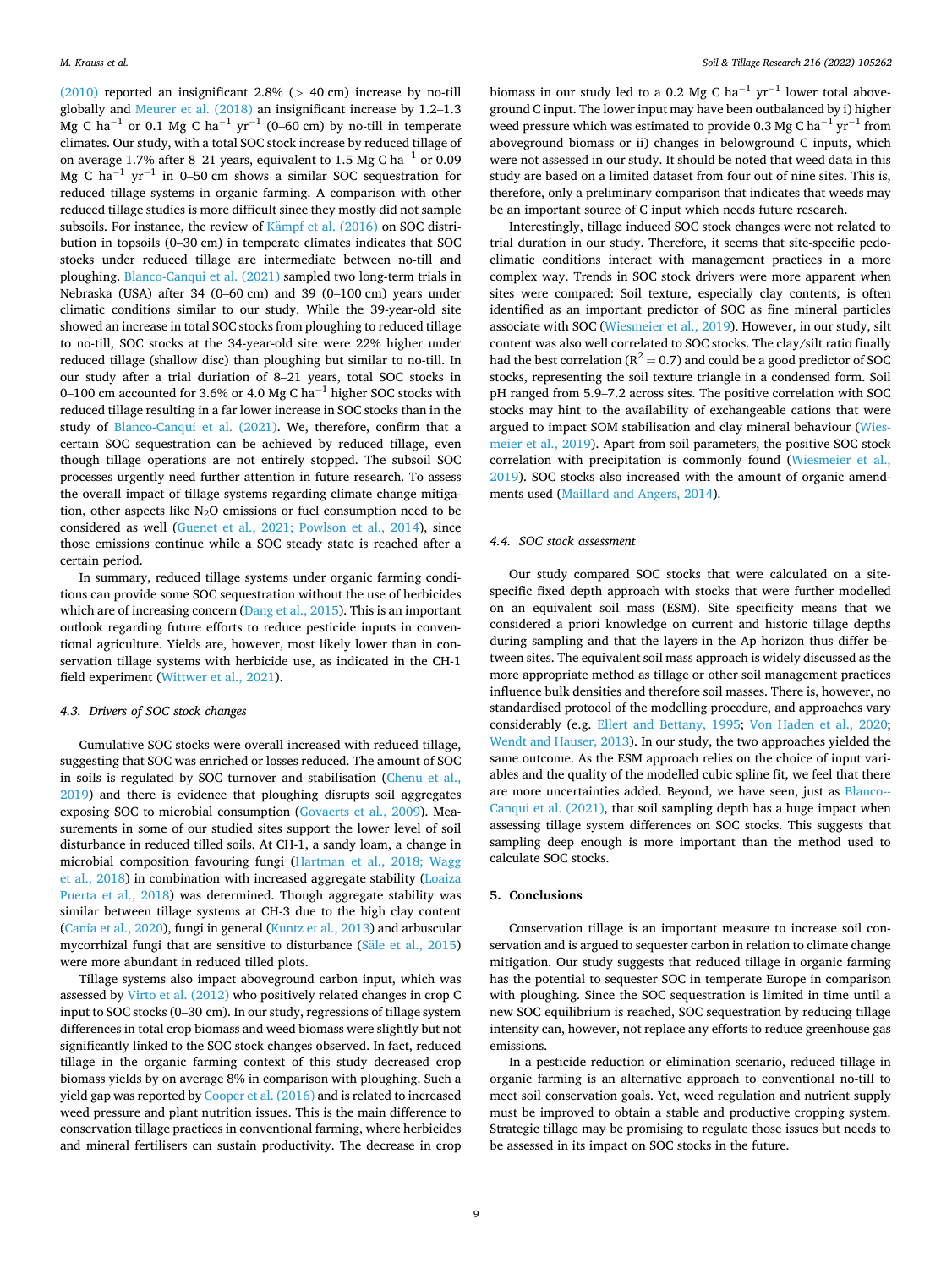### **Declaration of Competing Interest**

The authors declare that they have no known competing financial interests or personal relationships that could have appeared to influence the work reported in this paper.

# **Acknowledgements**

This work was supported by the Federal Office for the Environment (FOEN) and the Federal Office of Agriculture (FOAG) of Switzerland (CH), the Auvergne Rhône-Alpes region (AURA) (F) and the Dutch Ministry of Agriculture, Nature and Food and private institutes through the Public Private Partnership (PPP) 'Improved Soil Management', Grant *TKI-AF 16064* (NL). The contribution of all German partners was provided by their own funds. For strong support during field sampling campaigns at all sites we gratefully thank Frank Hegewald. We beyond thank Anton Kuhn, Adolphe Munyangabe, Bernhard Stehle, Heidi Scherzer-Gois, Veronika Ilmberger, Monika Dirscherl, Waltraud Rinder, Steffen Neunaber, Oliver Hübner, Simon Schäfer, Ilona Weikert, Daniela Alter and various students for their excellent support in the field and lab, Benedikt Boppré and Lauren Dietemann for literature search and English correction.

## **Appendix A. Supporting information**

Supplementary data associated with this article can be found in the online version at [doi:10.1016/j.still.2021.105262.](https://doi.org/10.1016/j.still.2021.105262)

### **References**

- [Blanco-Canqui, H., Shapiro, C., Jasa, P., Iqbal, J., 2021. No-till and carbon stocks: Is deep](http://refhub.elsevier.com/S0167-1987(21)00335-4/sbref1)  [soil sampling necessary? Insights from long-term experiments. Soil. Till. Res. 206,](http://refhub.elsevier.com/S0167-1987(21)00335-4/sbref1) [206](http://refhub.elsevier.com/S0167-1987(21)00335-4/sbref1).
- [Bolinder, M.A., Janzen, H.H., Gregorich, E.G., Angers, D.A., VandenBygaart, A.J., 2007.](http://refhub.elsevier.com/S0167-1987(21)00335-4/sbref2)  [An approach for estimating net primary productivity and annual carbon inputs to](http://refhub.elsevier.com/S0167-1987(21)00335-4/sbref2)  [soil for common agricultural crops in Canada. Agr. Ecosyst. Environ. 118, 29](http://refhub.elsevier.com/S0167-1987(21)00335-4/sbref2)–42.
- [Cania, B., Vestergaard, G., Suhadolc, M., Miheli](http://refhub.elsevier.com/S0167-1987(21)00335-4/sbref3)č, R., Krauss, M., Fliessbach, A., Mäder, P., Szumełda, A., Schloter, M., Schulz, S., 2020. Site-specific conditions [change the response of bacterial producers of soil structure-stabilizing agents such as](http://refhub.elsevier.com/S0167-1987(21)00335-4/sbref3)  [exopolysaccharides and lipopolysaccharides to tillage intensity. Front. Microbiol. 11,](http://refhub.elsevier.com/S0167-1987(21)00335-4/sbref3)  [11.](http://refhub.elsevier.com/S0167-1987(21)00335-4/sbref3)
- [Chenu, C., Angers, D.A., Barre, P., Derrien, D., Arrouays, D., Balesdent, J., 2019.](http://refhub.elsevier.com/S0167-1987(21)00335-4/sbref4) [Increasing organic stocks in agricultural soils: knowledge gaps and potential](http://refhub.elsevier.com/S0167-1987(21)00335-4/sbref4) [innovations. Soil. Till. Res. 188, 41](http://refhub.elsevier.com/S0167-1987(21)00335-4/sbref4)–52.
- Cooper, J., Baranski, M., Stewart, G., Nobel-de Lange, M., Bàrberi, P., Fließbach, A., Peigné, J., Berner, A., Brock, C., Casagrande, M., Crowley, O., David, C., De Vliegher, A., Döring, T.F., Dupont, A., Entz, M., Grosse, M., Haase, T., Halde, C., [Hammerl, V., Huiting, H., Leithold, G., Messmer, M., Schloter, M., Sukkel, W., van](http://refhub.elsevier.com/S0167-1987(21)00335-4/sbref5)  [der Heijden, M.G.A., Willekens, K., Wittwer, R., M](http://refhub.elsevier.com/S0167-1987(21)00335-4/sbref5)äder, P., 2016. Shallow non[inversion tillage in organic farming maintains crop yields and increases soil C stocks:](http://refhub.elsevier.com/S0167-1987(21)00335-4/sbref5)  [a meta-analysis. Agron. Sus. Dev. 36, 22.](http://refhub.elsevier.com/S0167-1987(21)00335-4/sbref5)
- [Crittenden, S.J., Eswaramurthy, T., de Goede, R.G.M., Brussaard, L., Pulleman, M.M.,](http://refhub.elsevier.com/S0167-1987(21)00335-4/sbref6) [2014. Effect of tillage on earthworms over short- and medium-term in conventional](http://refhub.elsevier.com/S0167-1987(21)00335-4/sbref6)  [and organic farming. Appl. Soil Ecol. 83, 140](http://refhub.elsevier.com/S0167-1987(21)00335-4/sbref6)–148.
- CTIC, 2020. Tillage Type Definitions. Conservation Technology Information Center, accessed 21. April 2020: 〈<https://www.ctic.org/CRM/>〉.
- [Dang, Y.P., Moody, P.W., Bell, M.J., Seymour, N.P., Dalal, R.C., Freebairn, D.M.,](http://refhub.elsevier.com/S0167-1987(21)00335-4/sbref7)  [Walker, S.R., 2015. Strategic tillage in no-till farming systems in Australia](http://refhub.elsevier.com/S0167-1987(21)00335-4/sbref7)'s northern [grains-growing regions: II. Implications for agronomy, soil and environment. Soil.](http://refhub.elsevier.com/S0167-1987(21)00335-4/sbref7)  [Till. Res. 152, 115](http://refhub.elsevier.com/S0167-1987(21)00335-4/sbref7)–123.
- EEC, 2013. Council Regulation (EC) No 834/2007 of 28 June 2007 on organic production and labelling of organic products and repealing Regulation (EEC) No 2092/91.
- [Ellert, B.H., Bettany, J.R., 1995. Calculation of organic matter and nutrients stored in](http://refhub.elsevier.com/S0167-1987(21)00335-4/sbref8) [soils under contrasting management regimes. Can. J. Soil Sci. 75, 529](http://refhub.elsevier.com/S0167-1987(21)00335-4/sbref8)–538.
- [Gattinger, A., Muller, A., Haeni, M., Skinner, C., Fliessbach, A., Buchmann, N., Mader, P.,](http://refhub.elsevier.com/S0167-1987(21)00335-4/sbref9)  [Stolze, M., Smith, P., Scialabba, N.E.H., Niggli, U., 2012. Enhanced top soil carbon](http://refhub.elsevier.com/S0167-1987(21)00335-4/sbref9) [stocks under organic farming. Proc. Natl. Acad. Sci. U.S.A. 109, 18226](http://refhub.elsevier.com/S0167-1987(21)00335-4/sbref9)–18231.
- [Govaerts, B., Verhulst, N., Castellanos-Navarrete, A., Sayre, K.D., Dixon, J.,](http://refhub.elsevier.com/S0167-1987(21)00335-4/sbref10) [Dendooven, L., 2009. Conservation agriculture and soil carbon sequestration:](http://refhub.elsevier.com/S0167-1987(21)00335-4/sbref10) [between myth and farmer reality. Crit. Rev. Plant Sci. 28, 97](http://refhub.elsevier.com/S0167-1987(21)00335-4/sbref10)–122.
- [Guenet, B., Gabrielle, B., Chenu, C., Arrouays, D., Balesdent, J., Bernoux, M., Bruni, E.,](http://refhub.elsevier.com/S0167-1987(21)00335-4/sbref11)  [Caliman, J.-P., Cardinael, R., Chen, S., Ciais, P., Desbois, D., Fouche, J., Frank, S.,](http://refhub.elsevier.com/S0167-1987(21)00335-4/sbref11)  [Henault, C., Lugato, E., Naipal, V., Nesme, T., Obersteiner, M., Pellerin, S.,](http://refhub.elsevier.com/S0167-1987(21)00335-4/sbref11) [Powlson, D.S., Rasse, D.P., Rees, F., Soussana, J.-F., Su, Y., Tian, H., Valin, H.,](http://refhub.elsevier.com/S0167-1987(21)00335-4/sbref11)  [Zhou, F., 2021. Can N2O emissions offset the benefits from soil organic carbon](http://refhub.elsevier.com/S0167-1987(21)00335-4/sbref11) [storage? Glob. Chang. Biol. 27, 237](http://refhub.elsevier.com/S0167-1987(21)00335-4/sbref11)–256.
- Von Haden, A.C., Yang, W.H., DeLucia, E.H., 2020. Soils' dirty little secret: Depth-based comparisons can be inadequate for quantifying changes in soil organic carbon and other mineral soil properties. Glob. Chang. Biol. 26, 3759–3770. [https://doi.org/](https://doi.org/10.1111/gcb.15124) [10.1111/gcb.15124.](https://doi.org/10.1111/gcb.15124)
- [Hartman, K., van der Heijden, M.G.A., Wittwer, R.A., Banerjee, S., Walser, J.-C.,](http://refhub.elsevier.com/S0167-1987(21)00335-4/sbref13)  [Schlaeppi, K., 2018. Cropping practices manipulate abundance patterns of root and](http://refhub.elsevier.com/S0167-1987(21)00335-4/sbref13)  [soil microbiome members paving the way to smart farming. Microbiome 6, 14.](http://refhub.elsevier.com/S0167-1987(21)00335-4/sbref13)
- [Heinze, S., Ludwig, B., Piepho, H.-P., Mikutta, R., Don, A., Wordell-Dietrich, P.,](http://refhub.elsevier.com/S0167-1987(21)00335-4/sbref14) [Helfrich, M., Hertel, D., Leuschner, C., Kirfel, K., Kandeler, E., Preusser, S.,](http://refhub.elsevier.com/S0167-1987(21)00335-4/sbref14)  [Guggenberger, G., Leinemann, T., Marschner, B., 2018. Factors controlling the](http://refhub.elsevier.com/S0167-1987(21)00335-4/sbref14)  [variability of organic matter in the top- and subsoil of a sandy Dystric Cambisol](http://refhub.elsevier.com/S0167-1987(21)00335-4/sbref14) [under beech forest. Geoderma 311, 37](http://refhub.elsevier.com/S0167-1987(21)00335-4/sbref14)–44.
- Kämpf, I., Hölzel, N., Störrle, M., Broll, G., Kiehl, K., 2016. Potential of temperate [agricultural soils for carbon sequestration: a meta-analysis of land-use effects. Sci.](http://refhub.elsevier.com/S0167-1987(21)00335-4/sbref15)  [Total Environ. 566](http://refhub.elsevier.com/S0167-1987(21)00335-4/sbref15)–567, 428–435.
- [Kottek, M., Grieser, J., Beck, C., Rudolf, B., Rubel, F., 2006. World Map of the Koeppen-](http://refhub.elsevier.com/S0167-1987(21)00335-4/sbref16)[Geiger climate classification updated. Meteorol. Z. 15, 259](http://refhub.elsevier.com/S0167-1987(21)00335-4/sbref16)–263.
- [Krauss, M., Berner, A., Perrochet, F., Frei, R., Niggli, U., M](http://refhub.elsevier.com/S0167-1987(21)00335-4/sbref17)äder, P., 2020. Enhanced soil [quality with reduced tillage and solid manures in organic farming](http://refhub.elsevier.com/S0167-1987(21)00335-4/sbref17) – a synthesis of 15 [years. Sci. Rep. 10, 4403.](http://refhub.elsevier.com/S0167-1987(21)00335-4/sbref17)
- [Kuntz, M., Berner, A., Gattinger, A., Scholberg, J.M., M](http://refhub.elsevier.com/S0167-1987(21)00335-4/sbref18)äder, P., Pfiffner, L., 2013. [Influence of reduced tillage on earthworm and microbial communities under organic](http://refhub.elsevier.com/S0167-1987(21)00335-4/sbref18)  [arable farming. Pedobiologia 56, 251](http://refhub.elsevier.com/S0167-1987(21)00335-4/sbref18)–260.
- [Loaiza Puerta, V., Pujol Pereira, E.I., Wittwer, R., van der Heijden, M., Six, J., 2018.](http://refhub.elsevier.com/S0167-1987(21)00335-4/sbref19)  [Improvement of soil structure through organic crop management, conservation](http://refhub.elsevier.com/S0167-1987(21)00335-4/sbref19) [tillage and grass-clover ley. Soil Tillage Res. 180, 1](http://refhub.elsevier.com/S0167-1987(21)00335-4/sbref19)–9.
- [Luo, Z.K., Wang, E.L., Sun, O.J., 2010. Can no-tillage stimulate carbon sequestration in](http://refhub.elsevier.com/S0167-1987(21)00335-4/sbref20)  [agricultural soils? A meta-analysis of paired experiments. Agric. Ecosyst. Environ.](http://refhub.elsevier.com/S0167-1987(21)00335-4/sbref20)  [139, 224](http://refhub.elsevier.com/S0167-1987(21)00335-4/sbref20)–231.
- Mäder, P., Fliessbach, A., Dubois, D., Gunst, L., Fried, P., Niggli, U., 2002. Soil fertility [and biodiversity in organic farming. Science 296, 1694](http://refhub.elsevier.com/S0167-1987(21)00335-4/sbref21)–1697.
- [Maillard, E., Angers, D.A., 2014. Animal manure application and soil organic carbon](http://refhub.elsevier.com/S0167-1987(21)00335-4/sbref22)  [stocks: a meta-analysis. Glob. Chang. Biol. 20, 666](http://refhub.elsevier.com/S0167-1987(21)00335-4/sbref22)–679.
- [Meurer, K.H.E., Haddaway, N.R., Bolinder, M.A., Katterer, T., 2018. Tillage intensity](http://refhub.elsevier.com/S0167-1987(21)00335-4/sbref23)  [affects total SOC stocks in boreo-temperate regions only in the topsoil-a systematic](http://refhub.elsevier.com/S0167-1987(21)00335-4/sbref23) [review using an ESM approach. Earth Sci. Rev. 177, 613](http://refhub.elsevier.com/S0167-1987(21)00335-4/sbref23)–622.
- [Mondal, S., Chakraborty, D., Bandyopadhyay, K., Aggarwal, P., Rana, D.S., 2019.](http://refhub.elsevier.com/S0167-1987(21)00335-4/sbref24)  A global analysis of the impact of zero-tillage on soil physical condition, organic [carbon content, and plant root response. Land Degrad. Dev.](http://refhub.elsevier.com/S0167-1987(21)00335-4/sbref24)
- [Ogle, S.M., Alsaker, C., Baldock, J., Bernoux, M., Breidt, F.J., McConkey, B., Regina, K.,](http://refhub.elsevier.com/S0167-1987(21)00335-4/sbref25)  [Vazquez-Amabile, G.G., 2019. Climate and soil characteristics determine where no](http://refhub.elsevier.com/S0167-1987(21)00335-4/sbref25)[till management can store carbon in soils and mitigate greenhouse gas emissions. Sci.](http://refhub.elsevier.com/S0167-1987(21)00335-4/sbref25)  [Rep. 9, 9](http://refhub.elsevier.com/S0167-1987(21)00335-4/sbref25).
- Peign´[e, J., Vian, J.-F., Payet, V., Saby, N.P.A., 2018. Soil fertility after 10 years of](http://refhub.elsevier.com/S0167-1987(21)00335-4/sbref26) [conservation tillage in organic farming. Soil. Till. Res. 175, 194](http://refhub.elsevier.com/S0167-1987(21)00335-4/sbref26)–204.
- Pinheiro, J., Bates, D., DebRoy, S., Sarkar, D., R Core Team, 2020. nlme: Linear and Nonlinear Mixed Effects Models, R package version 3.1–147 ed.
- [Poeplau, C., Don, A., 2015. Carbon sequestration in agricultural soils via cultivation of](http://refhub.elsevier.com/S0167-1987(21)00335-4/sbref27)  [cover crops - a meta-analysis. Agric. Ecosyst. Environ. 200, 33](http://refhub.elsevier.com/S0167-1987(21)00335-4/sbref27)–41.
- [Poeplau, C., Vos, C., Don, A., 2017. Soil organic carbon stocks are systematically](http://refhub.elsevier.com/S0167-1987(21)00335-4/sbref28)  [overestimated by misuse of the parameters bulk density and rock fragment content.](http://refhub.elsevier.com/S0167-1987(21)00335-4/sbref28)  [SOIL 3, 61](http://refhub.elsevier.com/S0167-1987(21)00335-4/sbref28)–66.
- [Powlson, D.S., Stirling, C.M., Jat, M.L., Gerard, B.G., Palm, C.A., Sanchez, P.A.,](http://refhub.elsevier.com/S0167-1987(21)00335-4/sbref29) [Cassman, K.G., 2014. Limited potential of no-till agriculture for climate change](http://refhub.elsevier.com/S0167-1987(21)00335-4/sbref29) [mitigation. Nat. Clim. Chang. 4, 678](http://refhub.elsevier.com/S0167-1987(21)00335-4/sbref29)–683.
- [Qin, R.J., Stamp, P., Richner, W., 2006. Impact of tillage on maize rooting in a Cambisol](http://refhub.elsevier.com/S0167-1987(21)00335-4/sbref30)  [and Luvisol in Switzerland. Soil. Till. Res. 85, 50](http://refhub.elsevier.com/S0167-1987(21)00335-4/sbref30)–61.
- R Core team, 2020. R: A Language and Environment for Statistical Computing. R Foundation for Statistical Computing, Vienna, Austria.
- Säle, V., Aguilera, P., Laczko, E., Mäder, P., Berner, A., Zihlmann, U., van der Heijden, M. [G.A., Oehl, F., 2015. Impact of conservation tillage and organic farming on the](http://refhub.elsevier.com/S0167-1987(21)00335-4/sbref31)  [diversity of arbuscular mycorrhizal fungi. Soil Biol. Biochem. 84, 38](http://refhub.elsevier.com/S0167-1987(21)00335-4/sbref31)–52.
- [Schulz, F., Brock, C., Schmidt, H., Franz, K.-P., Leithold, G., 2014. Development of soil](http://refhub.elsevier.com/S0167-1987(21)00335-4/sbref32)  [organic matter stocks under different farm types and tillage systems in the Organic](http://refhub.elsevier.com/S0167-1987(21)00335-4/sbref32)  [Arable Farming Experiment Gladbacherhof. Arch. Agron. Soil Sci. 60, 313](http://refhub.elsevier.com/S0167-1987(21)00335-4/sbref32)–326.
- [Seitz, S., Goebes, P., Puerta, V.L., Pereira, E.I.P., Wittwer, R., Six, J., van der Heijden, M.](http://refhub.elsevier.com/S0167-1987(21)00335-4/sbref33)  [G.A., Scholten, T., 2018. Conservation tillage and organic farming reduce soil](http://refhub.elsevier.com/S0167-1987(21)00335-4/sbref33)  [erosion. Agron. Sust. Dev. 39, 4](http://refhub.elsevier.com/S0167-1987(21)00335-4/sbref33).
- [Vandenbygaart, B., Gregorich, E., Angers, D., 2003. Influence of agricultural](http://refhub.elsevier.com/S0167-1987(21)00335-4/sbref34)  [management on soil organic carbon: a compendium and assessment of Canadian](http://refhub.elsevier.com/S0167-1987(21)00335-4/sbref34)  [Studies. Can. J. Soil Sci. 83, 363](http://refhub.elsevier.com/S0167-1987(21)00335-4/sbref34)–380.
- [Vermeulen, S.J., Campbell, B.M., Ingram, J.S.I., 2012. Climate change and food systems.](http://refhub.elsevier.com/S0167-1987(21)00335-4/sbref35)  [In: Gadgil, A., Liverman, D.M. \(Eds.\), Annual Review of Environment and Resources,](http://refhub.elsevier.com/S0167-1987(21)00335-4/sbref35)  [Vol 37. Annual Reviews, Palo Alto, 195-](http://refhub.elsevier.com/S0167-1987(21)00335-4/sbref35)+
- Vian, J.F., Peign´[e, J., Chaussod, R., Roger-Estrade, J., 2009. Effects of four tillage systems](http://refhub.elsevier.com/S0167-1987(21)00335-4/sbref36)  [on soil structure and soil microbial biomass in organic farming. Soil Use Manag. 25,](http://refhub.elsevier.com/S0167-1987(21)00335-4/sbref36)  1–[10.](http://refhub.elsevier.com/S0167-1987(21)00335-4/sbref36)
- [Virto, I., Barre, P., Burlot, A., Chenu, C., 2012. Carbon input differences as the main](http://refhub.elsevier.com/S0167-1987(21)00335-4/sbref37)  [factor explaining the variability in soil organic C storage in no-tilled compared to](http://refhub.elsevier.com/S0167-1987(21)00335-4/sbref37)  [inversion tilled agrosystems. Biogeochemistry 108, 17](http://refhub.elsevier.com/S0167-1987(21)00335-4/sbref37)–26.
- Wagg, C., Dudenhöffer, J.-H., Widmer, F., van der Heijden, M.G.A., 2018. Linking [diversity, synchrony and stability in soil microbial communities. Funct. Ecol. 32,](http://refhub.elsevier.com/S0167-1987(21)00335-4/sbref38) [1280](http://refhub.elsevier.com/S0167-1987(21)00335-4/sbref38)–1292.
- [Walter, K., Don, A., Tiemeyer, B., Freibauer, A., 2016. Determining soil bulk density for](http://refhub.elsevier.com/S0167-1987(21)00335-4/sbref39)  [carbon stock calculations: a systematic method comparison. Soil Sci. Soc. Am. J. 80,](http://refhub.elsevier.com/S0167-1987(21)00335-4/sbref39)  579–[591](http://refhub.elsevier.com/S0167-1987(21)00335-4/sbref39).